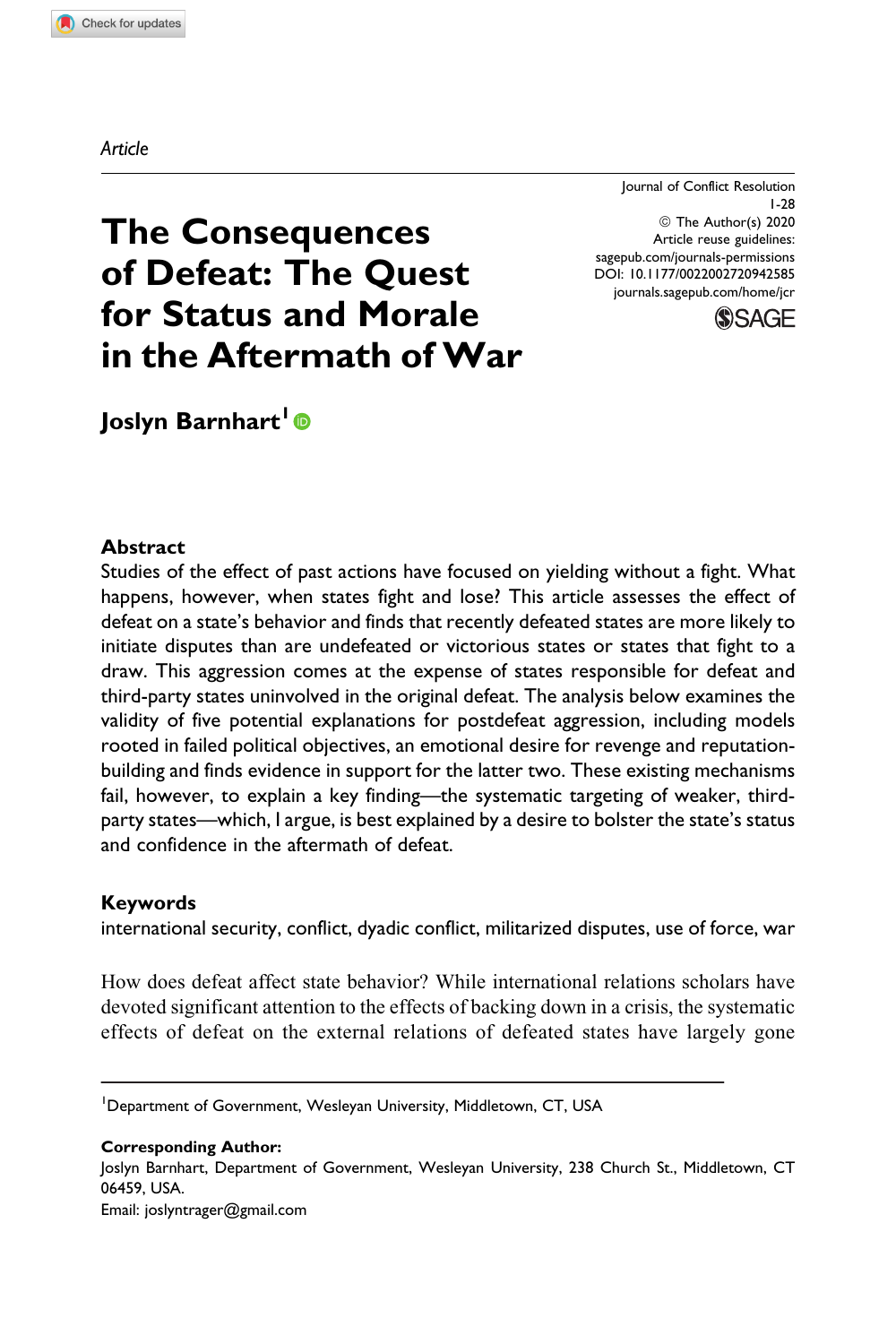unstudied. This is despite broad recognition by historians that defeat often generates significant shifts in foreign policy (e.g., Dower 2010; Schivelbusch and Chase 2004; Howard 2005). This article analyzes the impact of recent war outcomes on a state's own propensity for aggression. It shows that states that have recently been defeated are more likely on average to initiate subsequent disputes and to engage in higher levels of aggression than states that have not recently been defeated. These acts of aggression are conducted not only against states responsible for recent defeat but against third-party states as well. Conversely, recently victorious or stalemated states are no more likely to initiate disputes than states that have not recently fought in a war. The analysis also demonstrates that certain defeats—those in which states lose to much weaker states—have differential effects on state behavior. States that have been defeated by weaker opponents are more likely to initiate conflict and be more aggressive in the future than are states that lose to equally sized or larger opponents. These findings hold when controlling for any decline in capabilities countries experienced as a result of defeat and when accounting for heightened periods of conflict.

What explains the effect of past defeat on conflict behavior? This article introduces two highly plausible, but previously unaddressed, explanations for why defeat might bolster the aggressive tendencies of states. First, unexpected military failure can seriously threaten the status of the defeated state, leading it to engage in aggressive acts in attempt to bolster its image in the eyes of others. Second, defeat can undermine national confidence within the state, causing defeated states to engage in conflict in order to overcome a painful sense of collective impotence and malaise by demonstrating their agency and efficacy.<sup>1</sup>

This article also assesses the validity of three explanations for postdefeat aggression drawn from prominent existing theories. First, defeated states may be motivated by the same objectives, be they material, political, or strategic in nature, that drove them to war in the first place. Second, defeat may engender negative emotions among state leaders and citizens, who will then be more likely to support acts of revenge against the state or states responsible for the recent defeat. Third, a state may fear that defeat will earn it a reputation for military inefficacy and irresoluteness which could then increase the likelihood that the state faces military challenges in the future. The defeated state would then have an incentive to proactively establish a reputation for strength and resolve in hopes of warding off rivals (Clare and Danilovic 2010).

This article derives unique behavioral implications from each of these five explanations and subjects them to empirical analysis. The evidence strongly suggests that defeated states are not simply motivated by failed objectives. The results support the theories that defeated states are motivated by negative collective emotions and by concerns about the state's reputation for strength and resolve. These two prominent existing mechanisms fail, however, to explain a key finding below—the systematic targeting of weaker, third-party states—which, I argue, is best explained by a desire to shore up the status and confidence of the state in the aftermath of defeat.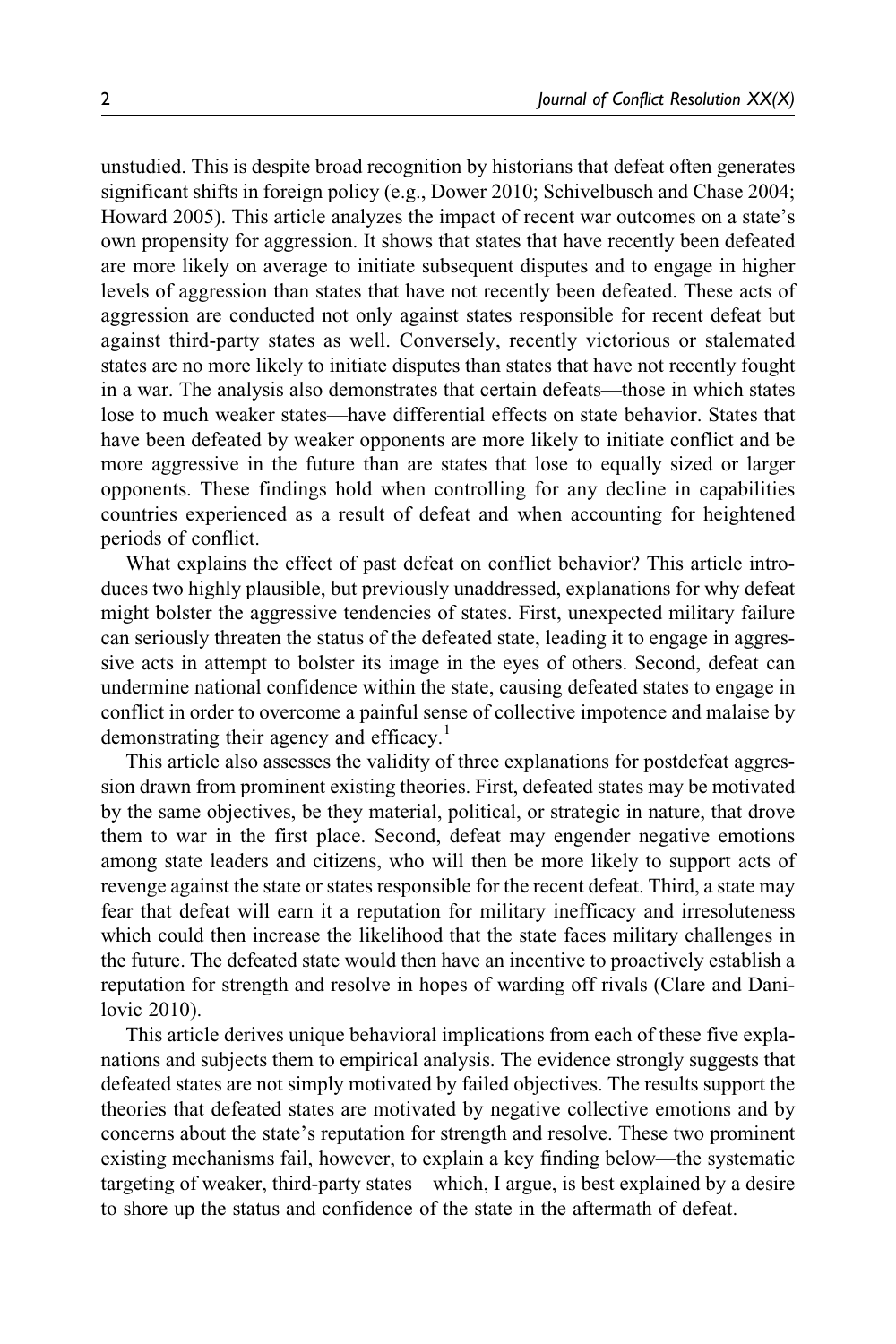This article proceeds by addressing prominent existing theories that propose a relationship between past actions and present conflict behavior, including research on reputation and enduring rivalries, which focuses on the conditions under which conflict increases the likelihood of repeated and persistent dyadic disputes. The discussion turns to the relationship between defeat, status, national confidence, and conflict and then lays out the unique behavioral implications derived from the five nonexclusive theoretical mechanisms. After presentation of empirical results, this article concludes with a discussion of potential alternative mechanisms and the implications of the findings.

## Existing Literature on the Effects of Past Conflict

Scholars have examined many interesting questions related to war outcomes. What factors, for instance, best predict whether a state will win or lose? (e.g., Wang and Ray 1994). How does the prosecution and outcome of war affect internal politics and the longevity of domestic political regimes? (e.g., Bueno De Mesquita, Siverson, and Woller 1992). Largely excluded from this analysis have been the questions of if and how the conflict behavior of defeated states differs from that of states that have not recently fought in a war or have fought to victory or stalemate.

Two existing literatures may be relevant. Although they do not explicitly seek to explain the systematic effects of defeat, these literatures may provide convincing explanations for why defeated states are more likely to initiate disputes. First, scholars have focused on how backing down in a conflict affects a state's reputation and, as a result, the conflict behavior of rivals. Evidence has shown that states that fail to convey resolve by backing down may be more likely than states that have not to experience challenges in the future not only by the same opponent but by other states more generally (Huth and Russett 1993; Grieco 2001; also Weisiger and Yarhi-Milo 2015). States that have conveyed resolve by fighting and winning are, in contrast, significantly less likely to face future challengers than are states that have not recently fought to a victory (Huth and Russett 1993; Grieco 2001; also Weisiger and Yarhi-Milo 2015). Scholars have also argued that backing down affects the behavior of the state itself. Clare and Danilovic (2010), for instance, find that states that have yielded to another state without fighting and that confront numerous strategic rivals are more likely to initiate and escalate subsequent disputes with other rivals, in hopes of warding off future challengers through the development of a reputation for resolve.

While yielding without a fight may earn a state a reputation for a lack of resolve, what are the reputational implications of fighting but losing? The near exclusive focus on backing down may stem, in part, from the complication that, as Weisiger and Yarhi-Milo (2015) note, multiple reputational inferences can be drawn from defeat. Observers might conclude that the state lacked the necessary resolve to follow through and win or they might conclude that the state possessed sufficient resolve but lacked sufficient military, technological, and organizational capacities to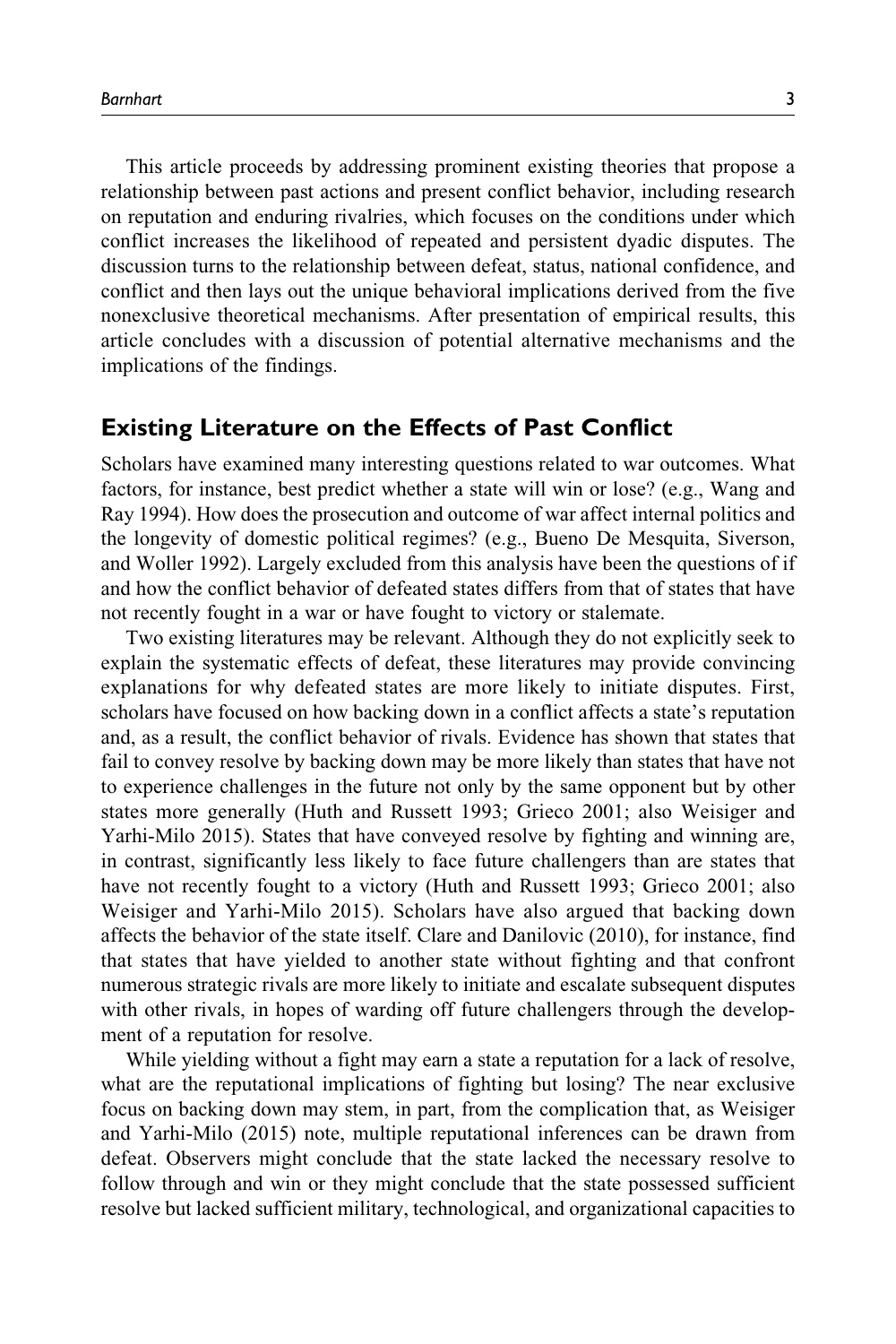succeed (see Dafoe, Renshon, and Huth 2014; Huth 1997). Or one could conclude that the state was deficient in both resolve and strength. $<sup>2</sup>$  In either case, a state</sup> confronting a reputation for a lack of military strength or for irresoluteness would have reason to fear an increase in challenges by other states (Kertzer 2016). Defeated states, like states that have backed down, would arguably face incentives to proactively reestablish a reputation for strength and or resolve through subsequent acts of aggression in effort to appear less vulnerable and to ward off potential challengers.

A second area of research has focused on the relationship between war outcomes and the likelihood of intractable dyadic conflict. A significant proportion of all disputes since 1816 have occurred within disproportionately few dyads (see, e.g., Mor and Maoz 1999; Goertz and Diehl 1995). As Grieco (2001) has shown, a challenger that has lost a recent conflict is more likely to initiate another dispute against the same opponent than is a state that achieved victory. Scholars have analyzed these phenomena from a number of angles. One argument roots the explanation for dyadic recurrence in failed objectives. War, in this view, is a process through which contentious political, economic, or strategic issues are resolved. Resolution of issues comes in the form of decisive defeat by one state over another. Dyadic conflict ending in stalemate in which neither side is able to decisively shift the status quo in its favor would, according to this argument, serve as the most potent source of repeated and escalatory dynamics within dyads.<sup>3</sup> Stalemated wars are more likely to be followed by heightened violence because states will again seek to achieve a quick and decisive military victory which will enable them to enforce their will (see also Blainey 1988).

Another broad swathe of the literature on enduring rivalries has focused less on the instrumental role of war and more on defeat's corrosive psychological effects (Coleman 2006; Bar-Tal 2007; Thies 2001; Scheff 1994). War, and defeat in particular, can heighten a sense of group-based threat and levels of individual identification at the national level. The resulting oppositional nationalist identities may constrain leaders in their abilities to engage in dyadic compromise or negotiation. Defeat can also engender deep mistrust of wartime rivals and deeply rooted forms of groupbased anger, resentment, humiliation, and hatred (Volkan 1998). Such negative collective sentiment can give rise to a desire to achieve emotional catharsis through acts of physical revenge among state leaders and citizens (Halperin 2008; Harkavy 2000; Lowenheim and Heimann 2008; also Barbalet 1998). These acts of retaliation often foster a self-perpetuating cycle of resentment and revenge such that each humiliating defeat sows the seeds for another round of dyadic conflict (Klein 1991).

Clearly, unfavorable conflict outcomes do not always generate potent negative collective emotions which drive states to seek psychological solace through revanchism. Factors such as regime type, domestic stability, the state's past experience with conflict, and the cultural biases of the state may affect the degree to which negative collective emotions are internalized as a response to defeat (Schivelbusch and Chase 2004). We also should not expect all citizens to be equally laden by negative emotional reactions in response to international events negatively affecting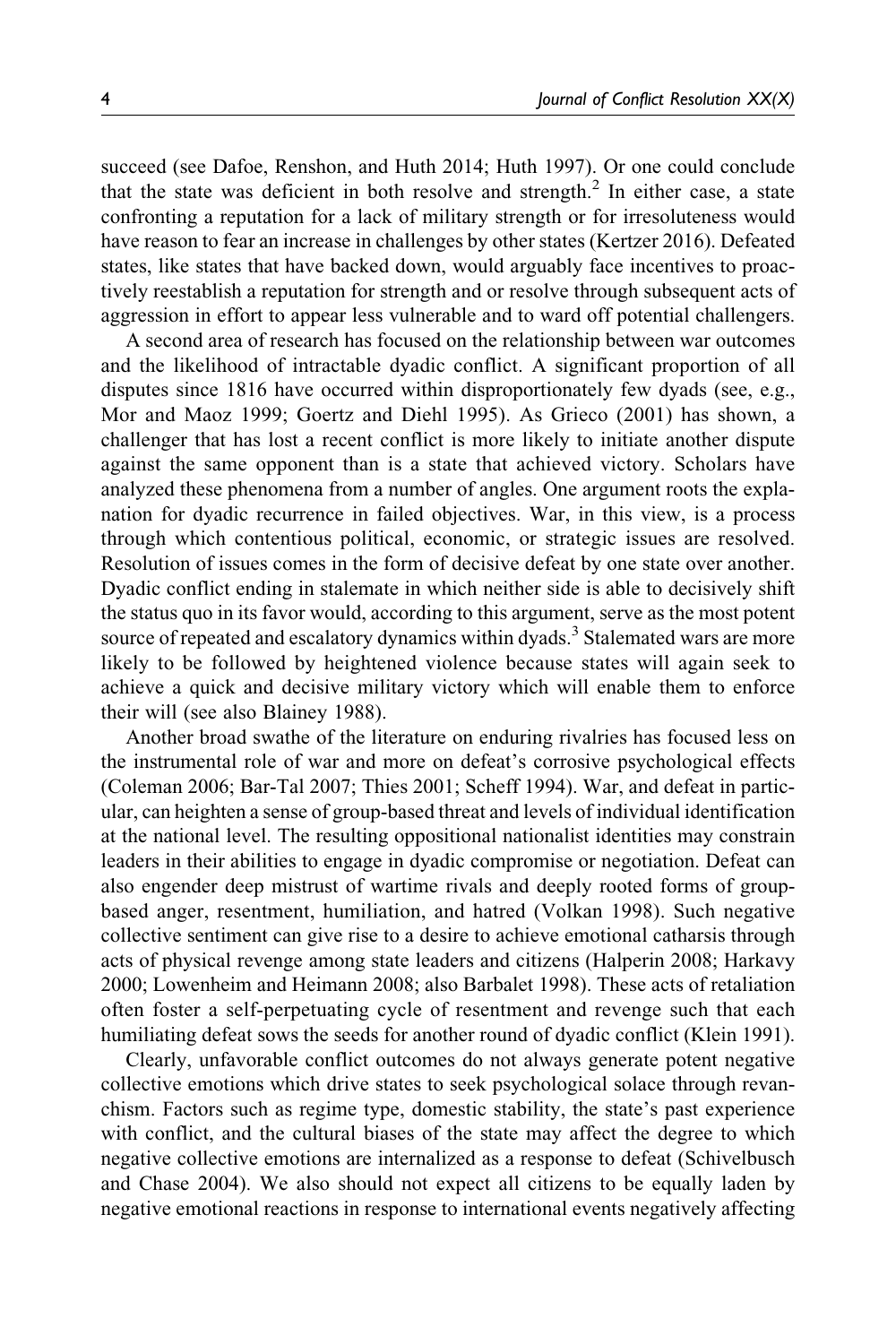their state. We can conservatively assume, however, that citizens within those states that have recently experienced defeat will be on average more likely to internalize negative collective emotions against the state with which they last fought than will citizens within states that have recently fought and achieved victory or that have fought to a stalemate.

Finally, some scholars of enduring rivalries have treated conflict as a valuable source of information about a state's resolve, preferences, and capabilities (Maoz 1984). Repeated dyadic conflict can reflect fundamental lessons learned in the last round of bargaining or conflict. Leng (1983) argues, for instance, that states that failed to accomplish their objectives in the last round will be more likely to adopt more coercive bargaining strategies with the same state than are states that managed to achieve their goals (cf. Levy 1994).

## Status, Confidence, and Defeat

In its focus on enduring rivalries and reputation, the study of the effects of dispute outcomes has largely excluded two important and related effects of defeat. Failure to prevail militarily, especially when such failure is highly unexpected, also arguably threatens (1) the rightful status of the state in the eyes of others and (2) the image of the state in the eyes of its own people.

## Status

Status refers to an actor's standing within some global or regional deference hierarchy.<sup>4</sup> A state's standing is dependent in part upon others' assessments of its strength, wealth, technological capacity, cultural influence, and demographics. The study of international status has largely focused on status inconsistency to explain when status is most likely to affect state behavior (Volgy et al. 2011; Renshon 2017). Status inconsistency occurs when a state confronts a disparity between the status it expects to hold and the status it is afforded by others. Concerns about the image of the state in the eyes of others are not, however, solely driven by how the state is treated by others. In addition to shaping expectations about the rights and privileges a state should receive, international status also shapes expectations of how a state should behave and perform on the world stage (Dafoe, Renshon, and Huth 2014, 374). Highly visible acts in which a state fails to perform as would be expected given its status threaten to undermine the state's position on the world stage (Barnhart 2017). Given the partial material basis for status, all states should be expected to defeat lower status states in conflict. Defeat in conflict to a much weaker state would lead others to question whether the state deserves its current status, creating an incentive for the defeated state to shore up others' perceptions of its rightful position. This incentive can be both psychological, as states pursue high status as a satisfying end in itself, and instrumental since high states are typically granted more deference on the world stage (Dafoe, Renshon, and Huth 2014; Huberman, Loch, and Öncüler 2004; cf. Mercer 2017).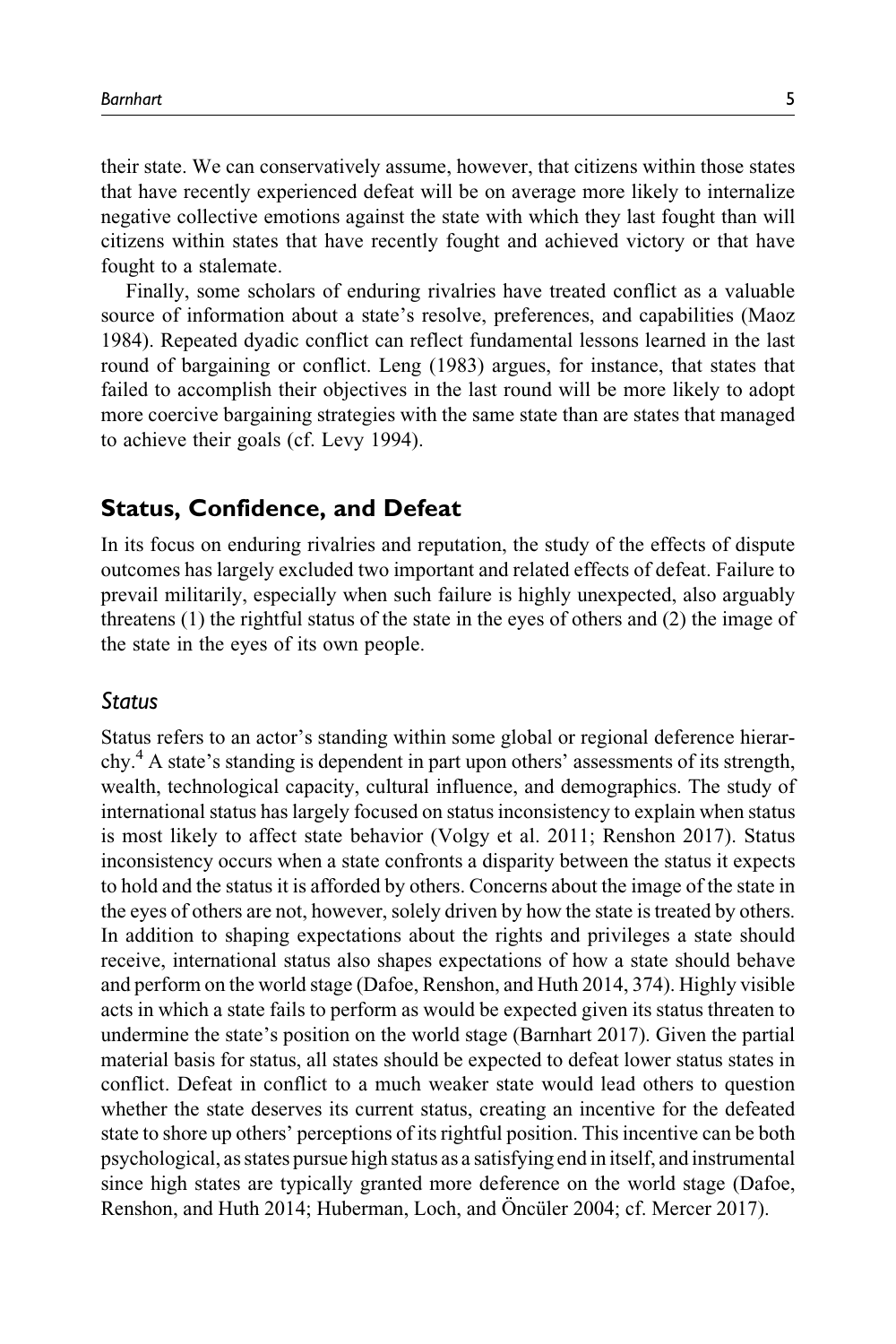How do states go about bolstering their status? Because status estimations are based upon a broad set of traits, status-seeking states may engage in a number of different behaviors in effort to enhance their image in the eyes of others including competitive behaviors like the pursuit of status symbols such as nuclear weapons or aircraft carriers and, as Renshon (2017) argues, the initiation of direct military conflict.<sup>5</sup> Military disputes, according to Renshon, serve as highly public, dramatic, and salient events around which reassessments of a state's capabilities, and as a result its status, can be formed (Renshon 2017, 526).

Most importantly, we would expect status-seeking states to engage in acts that define the status position they seek to hold. Different strata within the international status hierarchy are associated with different sets of status-defining behaviors rooted in common knowledge about how states of a particular status typically behave. Great powers, for instance, are most commonly defined not only by their distinctive military and economic capabilities but also by their intention to utilize their superlative power in the service of "vigorous and expansive" foreign policies in which they maintain spheres of influence, acquire and maintain client states and protectorates, and generally influence the politics of other, often smaller and weaker, states.<sup>6</sup> States that are seen as unable or unwilling to project their power abroad are rarely granted membership within the great power club (Volgy et al. 2011). As Leopold von Ranke noted, the ability to acquire and maintain a sphere of influence is a demonstration not only of distinctive material capabilities but also that the state has been granted droit de regard by other great powers in the international system.<sup>7</sup>

While the discussion has thus far discussed status and reputation as though they are orthogonal, they are, as Dafoe, Renshon, and Huth note, intricately linked.<sup>8</sup> High-status states are generally expected to hold reputations for strength and resolve, and a reputation for weakness or irresoluteness generally contributes to the perception that a state's status is in decline. Unlike reputation, however, status does not reside at the level of others' beliefs, but within beliefs about others' beliefs about who possesses admirable traits and how they compare with others (O'Neill 2006). Two states may, therefore, each view a state to be irresolute but believe the other to perceive it as highly resolved and deserving of high status. Moreover, as we will see below, because reputations for strength and resolve serve as only partial bases for high international status, the range of status-seeking acts is arguably broader than the range of acts through which states might seek to bolster their reputation for these characteristics.

## National Confidence

Of equal or perhaps even greater importance to defeat's potential deleterious effects on a state's image in the eyes of others is the detrimental effect that defeat can have on collective confidence within the state itself. Collective confidence refers to individual-level estimations of a group one identifies with as effective and worthy of pride (Luhtanen and Crocker 1992). States rarely enter into conflict expecting to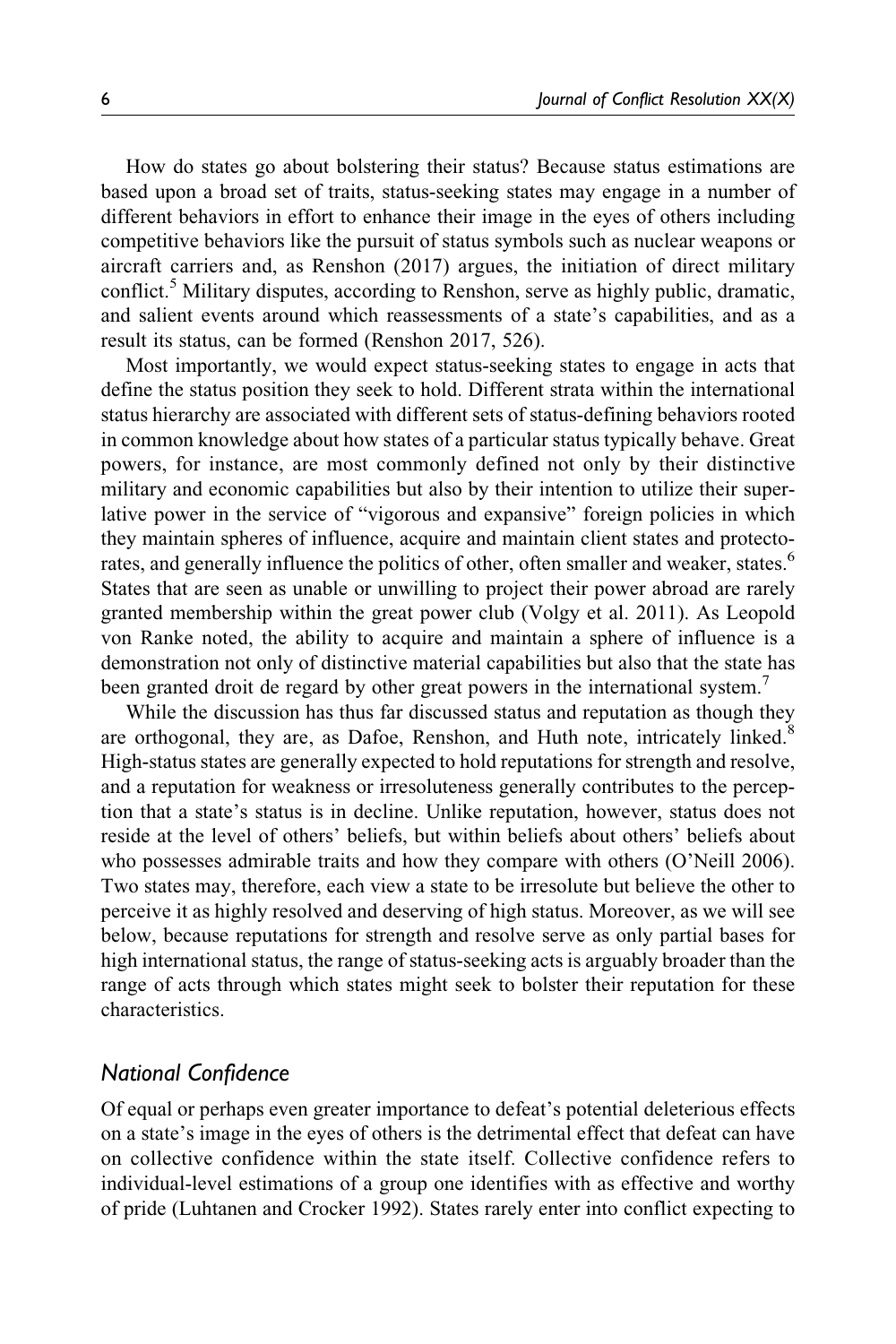lose. Defeat, therefore, often challenges the state's self-image as an effective actor on the world stage, potentially undermining pride and fostering a collective sense of impotence. States lacking in confidence may become temporarily isolationist as they recover and rebuild their capabilities but then often seek opportunities to overcome their sense of inefficacy by rebuilding national confidence through the successful assertions of state interests. And success should indeed be key to the restoration of confidence. For while one international failure can be written off as a fluke, multiple failures rapidly start to substantiate a pattern of inefficacy with increasing potential to undermine the group's ability to plausibly blame others for their inefficacy.

The need for defeated states to redress damage to national self-concept through vigorous and successful assertions of their interest on the world stage has been acknowledged across historical time and place. In response to a surprising defeat to the Boers in 1895, British Colonial Secretary Joseph Chamberlain, for instance, called for an immediate "'Act of Vigour' ... to soothe the wounded vanity of the nation." The target of this vigor, he argued, was not of importance. What was essential was that the British defy some other state in order to restore their sense of agency and efficacy (Porter 1980, 86). Following France's surprising defeat and its loss of Alsace and Lorraine in the Franco–Prussian War in 1871, Bismarck similarly recognized that France would eventually need to "soothe its *amour* propre."<sup>9</sup> He successfully encouraged France to rebuild its confidence through the conquest of Tunisia rather than through aggression directed at Germany. Upon entering office, Ronald Reagan recognized the need for the United States to "purge itself" of the pervasive collective doubt engendered by Vietnam. He seized what he perceived to be an opportunity for the United States to overcome its collective sense of inefficacy through the use of overwhelming force on the small Caribbean island of Grenada in 1983. The successful intervention, he wrote in his memoirs, "marked a turning point" (Reagan 1990, 451; see also Grow 2008, 157). "Our days of weakness are over," he claimed in the aftermath. "Our military forces are back on their feet and standing tall" (Simons 1997, 23).

Ultimately, status and national confidence are also deeply linked. Status plays a significant role in shaping the identity of the state. States that perform in ways that are not in keeping with their identity confront a resulting decline not only in their international status but also in their collective confidence. In short, though a lack of confidence and a decline in status are two different effects of defeat, it is unlikely that either condition would occur in isolation. Moreover, as will be argued below, recently defeated states are likely to attempt to bolster the status and the confidence of the state through highly similar behaviors. It should also be said that the psychological motivation to overcome collective impotence described here can be distinguished from the psychological benefits of high status briefly referenced above. While holding high status may provide intrinsic psychological benefits on its own, this motivation is distinct from the desire to achieve psychological rewards through the reestablishment of collective morale.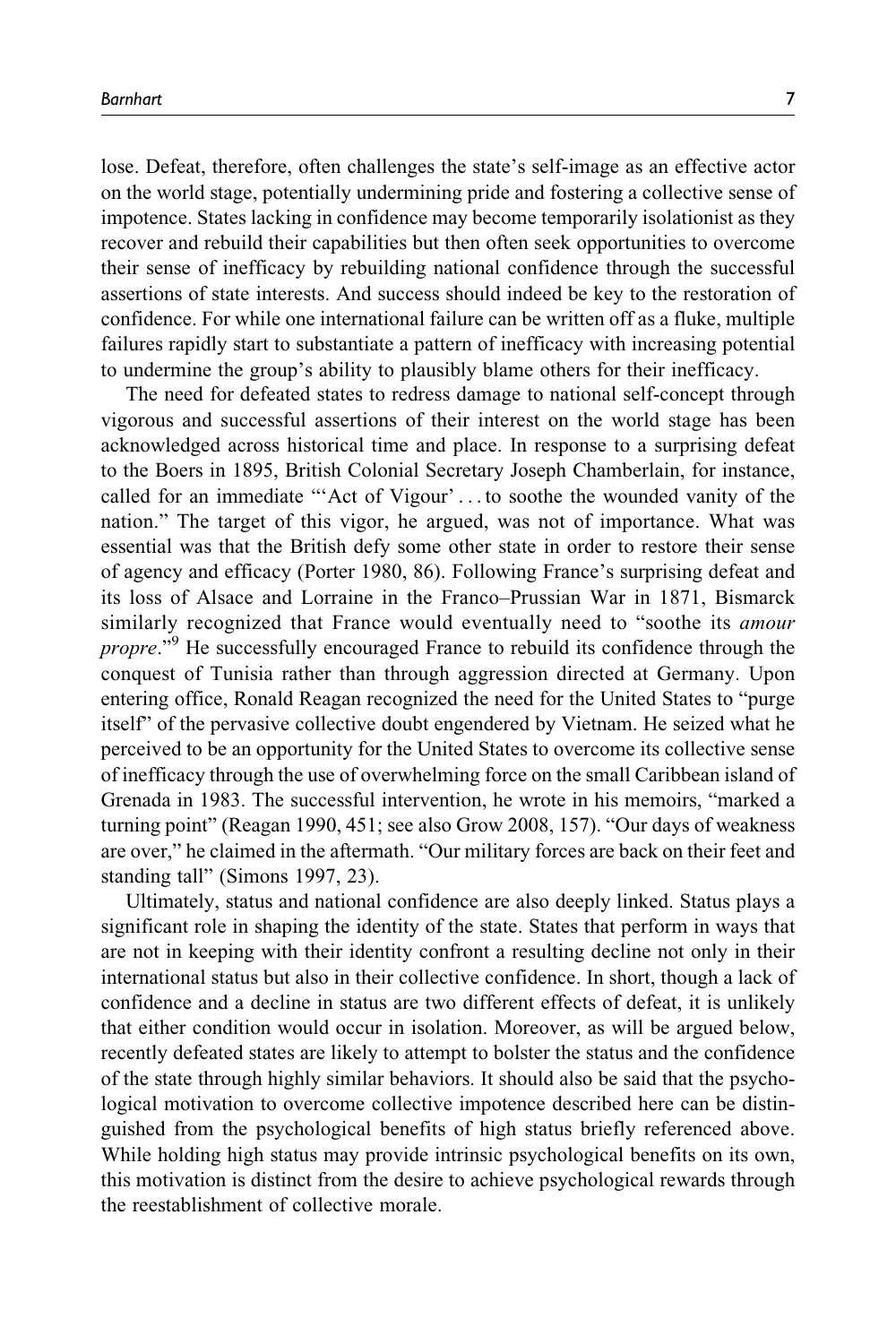In summary, the discussion above has laid out five plausible, nonexclusive explanations for why defeat may lead to higher rates of conflict initiation and escalation. Defeated states may be motivated by (1) a desire to redress failed objectives, (2) a psychological desire for emotional catharsis through the punishment of one's humiliator, (3) the need to minimize security threats stemming from the state's reputation for weakness or irresoluteness, (4) a desire to bolster the status of the state, and (5) a desire to bolster the confidence and self-image of the state. This list of potential mechanisms is not exhaustive. The list does, however, include the most prominent applicable theories in the field and the two important novel mechanisms of status and confidence. Potential alternative explanations rooted in material, strategic or domestic factors, are also addressed within the analysis below.

# Theoretical Predictions: The Potential Effects of Defeat

Each of the theoretical frameworks described above share two common predictions. First:

Hypothesis 1: Defeat within a recent war will engender a subsequent increase in aggression by the defeated state. Victory within war will not engender subsequent increases in aggression.

Second, the discussions above suggest another shared prediction, not yet explicitly addressed: that not all instances should affect state behavior to the same degree. Unexpected defeats in which states are defeated by those thought to possess far inferior capabilities going into war arguably present greater challenges to the reputation, status, and confidence of the state than do defeats to states of equal or greater capabilities. Unexpected defeats by weaker states may also engender negative outgroup sentiments and foster greater hopes of successful revanchism. In any case, we would expect the following:

**Hypothesis 2:** States defeated by a weaker state will be more likely to subsequently initiate conflict than will states that have lost to stronger or equally sized rivals.

Beyond these shared predictions, the five theoretical frameworks generate unique behavioral predictions related to the characteristics of the selected target of postdefeat aggression. First, if state responses to defeat are motivated either by failed objectives or by group-based hatred of or anger at their victors, we should expect the following:

Hypothesis 3: Postconflict aggression will come primarily at the expense of the state or states responsible for one's defeat.

Political, strategic, and territorial objectives are often dyadic in nature-states seek concessions or policy changes from particular rivals. In some cases, a defeated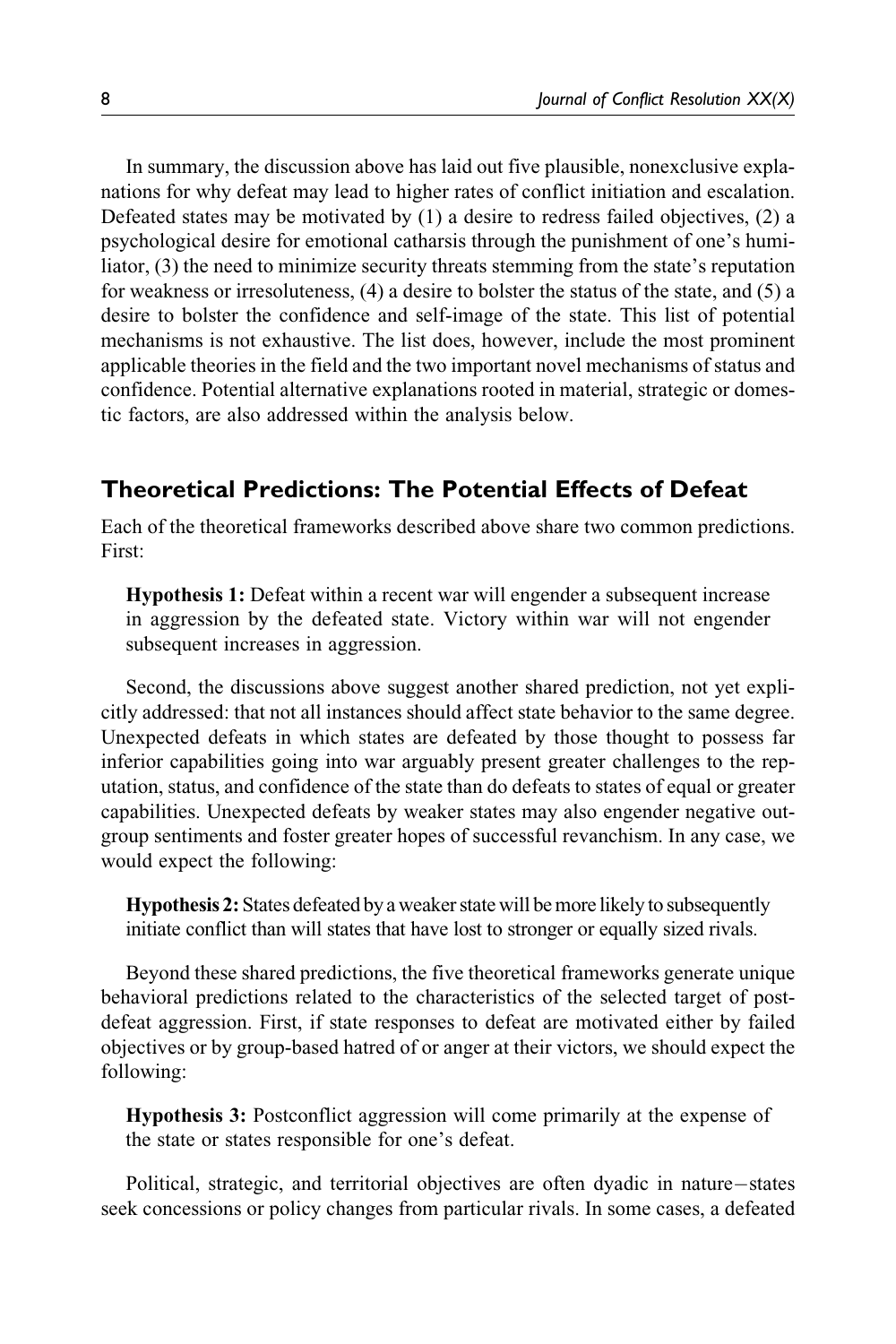state may believe that it can achieve its unmet political objectives by initiating conflict against a third-party state that was not involved in the original defeat. States seeking access to a strategically valuable waterway, for instance, might have the opportunity to gain access to the water via another state. The literature on enduring rivalries from which this theoretical framework has emerged has, however, provided no reason to expect defeated states to systematically target third-party states in the aftermath of defeat.

Similarly, social psychologists have shown that emotional catharsis is best achieved through the punishment and reciprocal humiliation of one's victor (Bohm 2018). Humiliated actors may also seek catharsis through acts of vicarious retribution against third-party actors who did them no harm (Barash and Lipton 2011; Lickel et al. 2006). Some defeated states may, for instance, be motivated by a desire for emotional solace in their acts of aggression against third-party states (Liberman and Skitka 2017). We have, however, little reason to expect defeated states to systematically target third parties in their quest for revenge.

Hypothesis 3 does not enable us to distinguish the relative impact of psychological and motives rooted within failed material objectives within repeated dyadic aggression. Because we lack sufficient data to control for failed objectives within the analysis below, I assess the relative impact of this factor by examining an observable implication of the theory related to the effects of stalemate. If failed objectives lead states to target their recent foe(s), we should expect wars ending in stalemate to also increase the likelihood of aggression, perhaps, according to the literature, to an even greater degree than wars ending in defeat. But what are the emotional repercussions of stalemate? Any conflict in which a state falls short of victory, and perhaps even in some rare cases when it does, has the potential to engender negative collective sentiment toward the responsible out-groups. And yet, one can fairly assume that the collective hatred, anger, or humiliation generated by stalemate will be lower on average than that engendered by defeat and the imposition and enforcement of a new, unwanted status quo that the state had perceived to be worth fighting over. Thus, if unmet objectives motivate postconflict aggression rather than collective outgroup sentiment, we might expect the following:

Hypothesis 4: States that have recently fought to a stalemate will be more likely to engage in aggression than states that have not recently fought or that have fought to a victory.

If concern for a state's reputation and security motivates postdefeat aggression, we should expect defeated states to engage in acts of aggression aimed at warding off potential challengers through the demonstration of how they might fare in conflict against the defeated state.<sup>10</sup> Scholars have argued that not all conflict experiences should provide the same informational value about how a state will perform in future encounters with rivals (Clare and Danilovic 2010, 863). Crescenzi (2007) and Clare and Danilovic (2010) argue that the strategic calculations of potential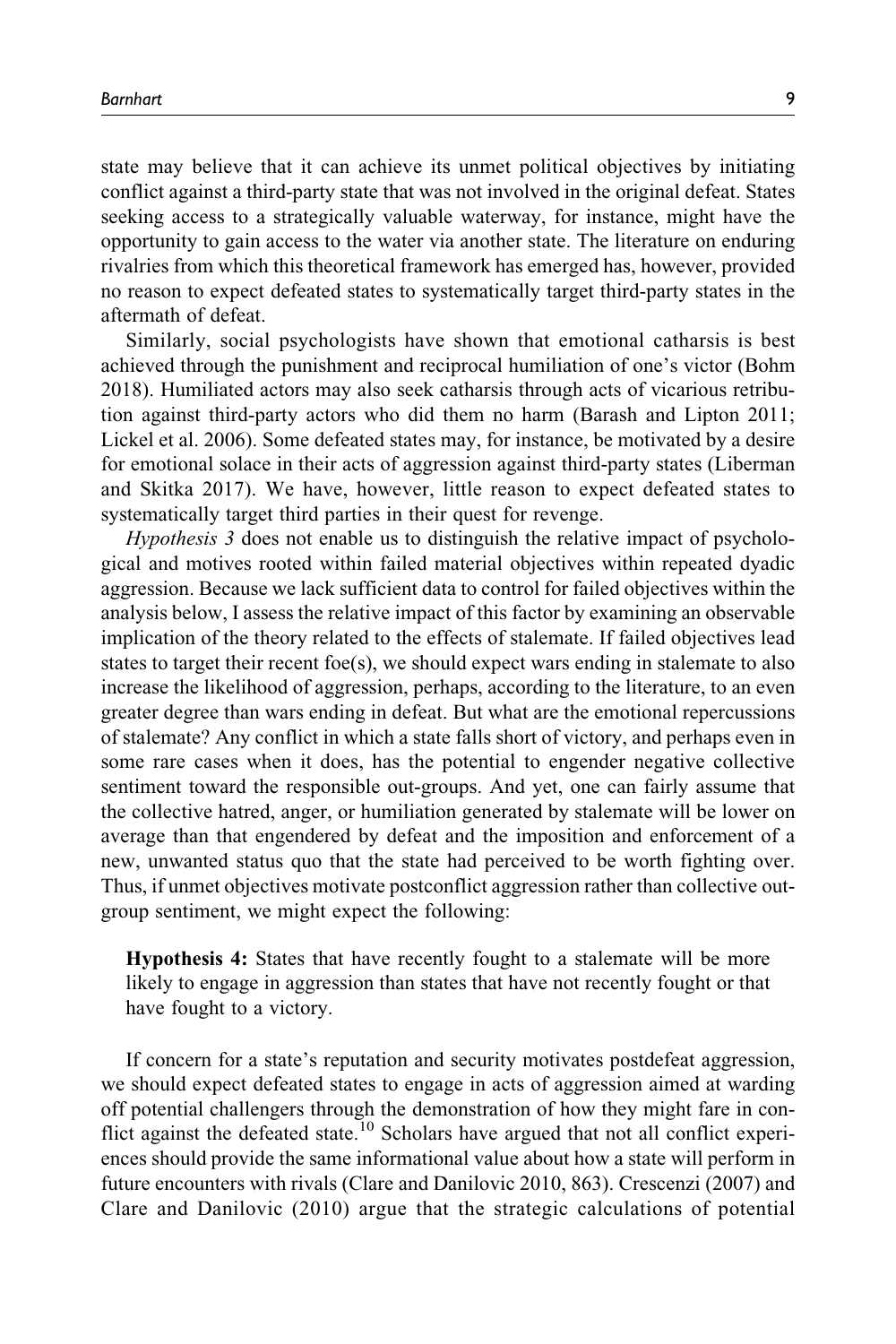challengers are most affected by a target's past performance in encounters with states of similar capabilities.<sup>11</sup> In other words, the more similar state A's target (B) is to C, the more information C can glean about how it might fare in military conflict with A (see Crescenzi 2007, 386). If we assume that states are more likely to be targeted by equally sized or stronger states than they are by weaker states, then conflicts with states of equal or greater capacities than oneself would serve as the most effective way to proactively ward off such challenges. Successful military campaigns waged against weaker states might lead potential challengers to increase their estimations of a state's strength and resolve but would arguably do so to a lesser degree than would campaigns against more capable states. If this strategic model of reputation-building is correct and if reputational concerns are driving postdefeat conflict, we would expect the following:

Hypothesis 5: Defeated states will be more likely to target states of near equal or equal strength within subsequent acts of aggression than they will to target weaker states.

Evidence that defeated states are significantly more likely to target weaker states than equally sized or larger states will suggest that either reputational concerns are not a primary driver of postdefeat aggression or that this strategic model of proactive reputation building fails to fully account for the behavior of reputation-seeking states.

Finally, as described above, defeated states motivated by a desire to bolster their status and esteem should be expected to engage in acts that both demonstrate their ability to effectively shape world affairs and befit their desired status. Such demonstrations can come at the expense of states of equal or greater strength. Because status is not based solely on the relative material and military wherewithal of the state, however, but also on whether the state behaves as would be expected given its status, such acts may also come at the expense of weaker states. The targeting of weaker, often discontiguous, states enables defeated great powers, in particular, to demonstrate not only their capacity to effectively project power abroad, a capacity that distinguishes great powers from others, but also their existing influence if their aggression goes unchecked by other international powers and their intention of maintaining high status.<sup>12</sup> Renshon (2017) has previously found that states which possess lower diplomatic rank than they would expect, given their relative power or economic capacity, often initiate military conflicts against weaker states. I contend that the conditions giving rise to status inconsistency are only one source of status concern. Failure to perform as one would expect given the status of the state, as may be the case with defeat in war, can also generate concerns about status even if the state's relative capabilities and diplomatic rank remain unchanged.

As suggested in the cases of US intervention in Grenada and the French conquest of Tunisia mentioned above, the successful targeting of weaker states can also provide a boost of confidence within the defeated state (see Barnhart 2016). Such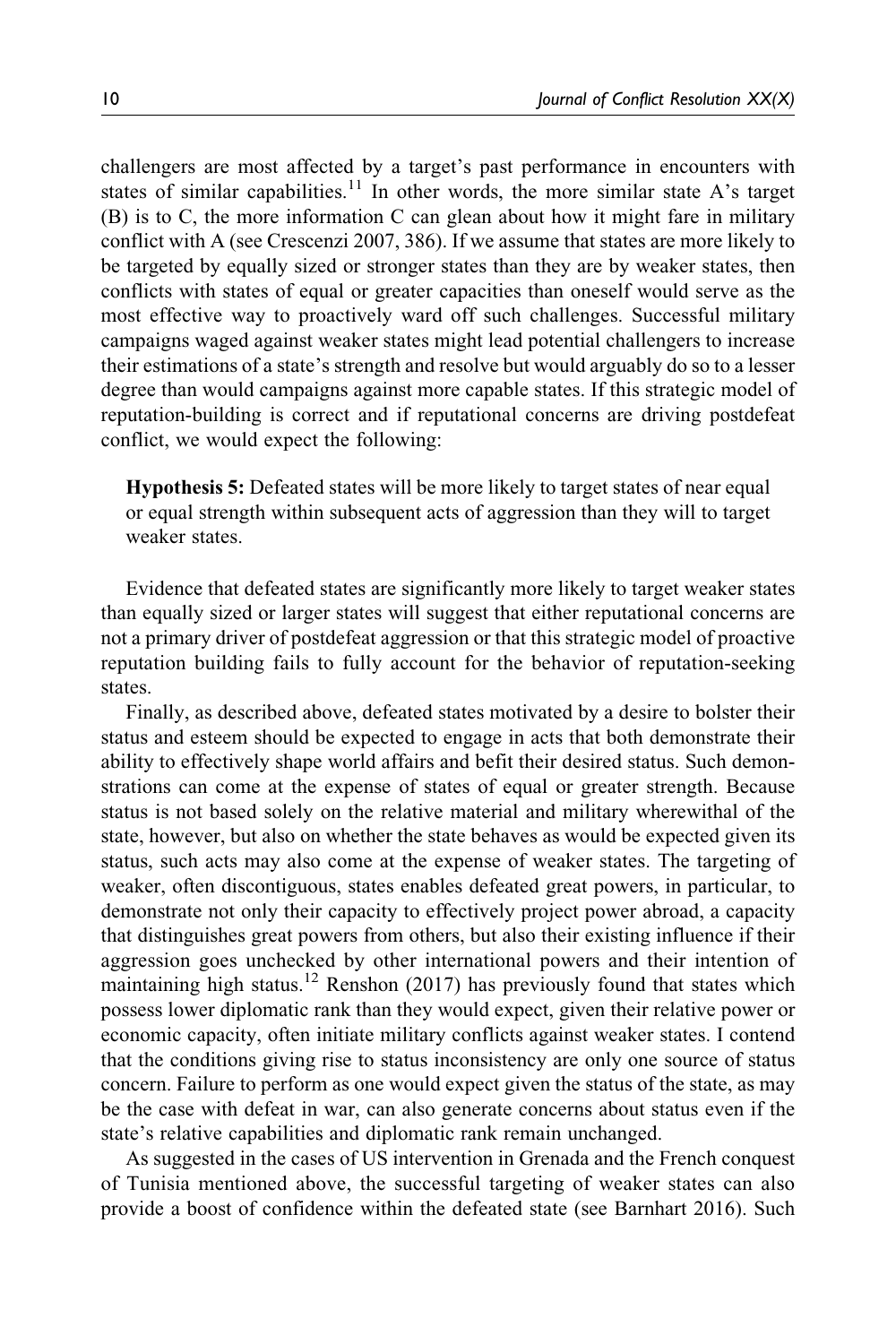| <b>Possible Motivations</b><br>of Postconflict Aggression | <b>Implied Target</b>                                  | Target's Relative Power          |
|-----------------------------------------------------------|--------------------------------------------------------|----------------------------------|
| Failed objectives<br>Vengefulness                         | Same state (hypothesis 3)<br>Same state (hypothesis 3) | Any<br>Any                       |
| Reputation for strength/<br>resolve                       | Any                                                    | Equal or stronger (hypothesis 5) |
| Desire to bolster status                                  | Any                                                    | Any (hypothesis 6)               |
| Desire to build confidence                                | Any                                                    | Any (hypothesis 6)               |

Table 1. Predicted Features of Postdefeat Aggression.

acts, if successful, can remind citizens of the agency and efficacy of the state with which they identify, thus enabling them to overcome the collective self-doubt induced by defeat and boosting national pride and morale.<sup>13</sup> Defeated states may also bolster national confidence through the targeting of states of equal or greater strength. Such acts are typically accompanied, however, by a greater risk of repeated failure and therefore pose an even more fundamental challenge to the self-image and confidence of the state.

Because states can seek confidence and status through the targeting of weaker states, as well as stronger states, the range of status and confidence seeking behaviors is arguably broader than the range of behaviors the strategic model of reputation building described above would lead us to expect, at least for great powers. This proposition enables us to gain some traction in distinguishing the effects of confidence and status motivations, rooted more in concerns about social perception and the state's overall influence, from reputation motivations rooted more in a concern about the future security of the state. If status concerns and a desire to enhance confidence motivate postdefeat aggression, we should not only expect subsequent aggression to come at the expense of equally sized rivals, rather we would expect the following:

Hypothesis 6: Defeated states, and great powers in particular, will not only target states of near-equivalent or greater capabilities within subsequent acts of aggression but will frequently target weaker states as well.

In summary, this section has outlined behavioral predictions associated with five key explanatory mechanisms of postdefeat aggression as summarized in Table 1. Mechanisms rooted in unmet objectives and a desire for revenge lead us to expect postdefeat aggression to come largely at the expense of the state or states responsible for the recent defeat. Mechanisms rooted in reputation, status, and confidence concerns allow for both revanchist and third-party aggression but can be broadly distinguished by the average relative strength of the target of postdefeat aggression. Given the overlapping nature of some of these predictions, it will be difficult to decipher the precise motivation or motivations driving each act of postdefeat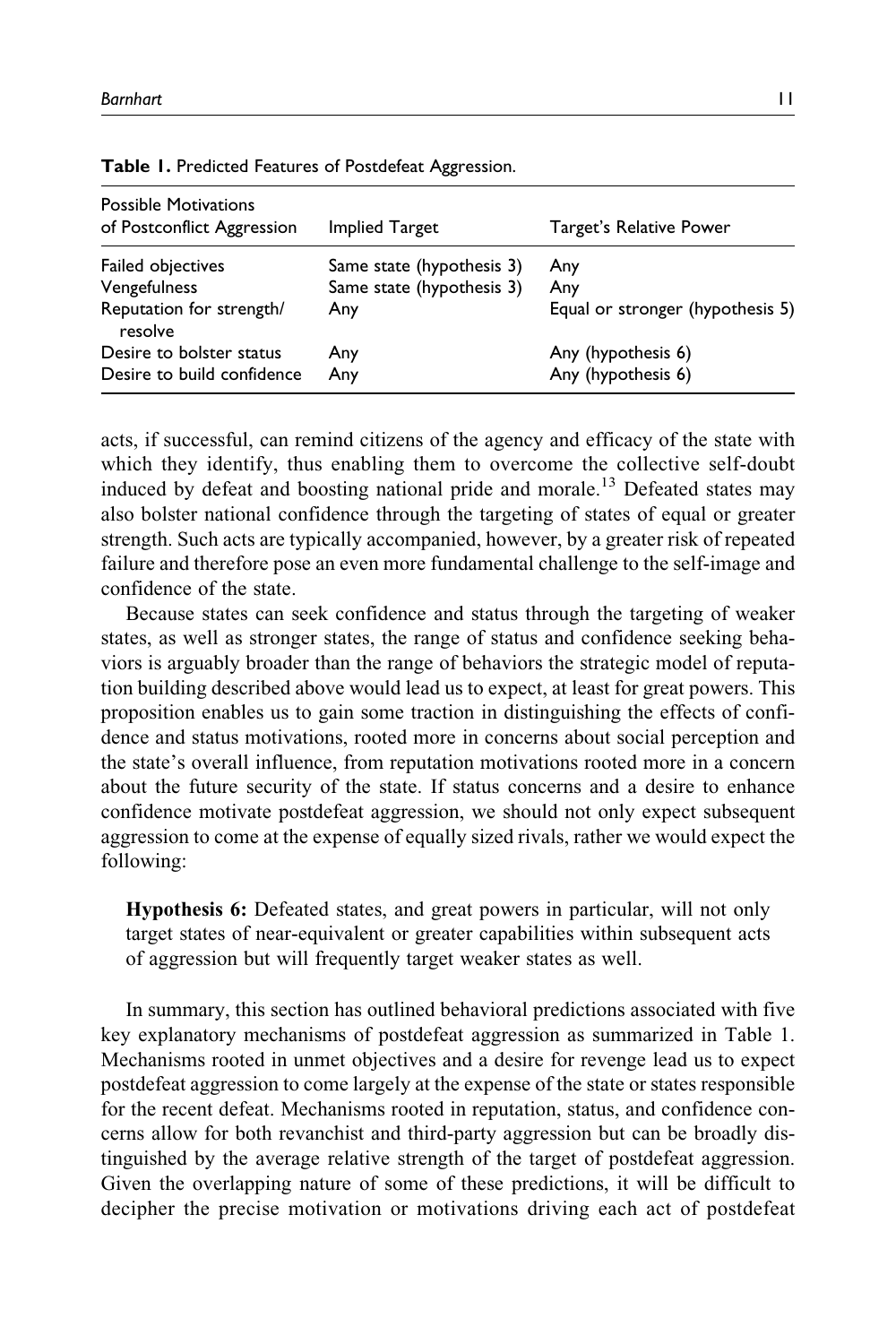aggression. Aggression toward stronger third-party states may, for instance, be motivated by a desire for status, reputation, or both. The analysis below will not, therefore, enable us to parse the relative degree to which each of these mechanisms motivates postdefeat aggression. Rather, it will enable us to identify patterns in the behavior of defeated states that shed light on the ability of existing theory to satisfactorily account for the behavior of defeated states.

# Data

The analysis below employs a cross-national design using data on conflict initiation and conflict outcomes from the Correlates of War (COW) MID 4.2 and the Dyadic Militarized Interstate Disputes 3.1 data sets spanning the years 1816 to 2007.<sup>14</sup> Hypothesis 1 predicts an increase in aggressive behavior by defeated states. Three dependent variables were used to assess basic propensity toward aggression. The first dependent variable, *Initiation*, is coded 1 when the state is the first to threaten, display, or use force against its opponent and is otherwise coded 0.<sup>15</sup> The second, Force, is coded 1 if the state initiates conflict with the use or force against its opponent and is otherwise coded 0. Logit models are used to estimate crossnational dispute initiation. The third dependent variable, Hostility Level, relies upon the measure of hostility represented within the MID hostility scale which ranges from one (no hostility) to five (war; see Jones, Bremer, and Singer 1996). Ordered logit models are used to estimate the correlation between past defeat and hostility levels once a dispute has been initiated. The unit of analysis utilized in each set of models is the directed dyad-year. Because victory and defeat closely proxy for political relevance and because I seek to avoid inflating coefficients of these variable, the models below are run using politically relevant dyads. In all models, standard errors are clustered by directed dyad.

The proper tests of the above hypotheses require measures of defeat, stalemate, victory, and the degree to which a defeat was unexpected. Defeat is coded 1 in the year in which a war ended if the state either yielded in a war after fighting or if the opponent fought to victory.<sup>16</sup> Victory is coded 1 in the last year of the war if the state fights to victory or if its opponent yields after fighting. Stalemate is coded 1 in the last year of the war if neither state accomplishes objectives held at the outset of the war. The hypotheses above address the longer-term impact of victory, stalemate, and defeat on behavior. Within the primary analysis, I use the dichotomous variable Defeat, Last Ten Years coded 1 if the state has experienced a defeat by any state in the last ten years and otherwise as 0. This is in keeping with previous studies which assess the declining impact of reputation over a ten-year period (see Weisiger and Yarhi-Milo 2015; Clare and Danilovic 2010; Sartori 2005). As discussed below, states that suffer material losses as a repercussion of defeat take, on average, twelve years to restore their capabilities. To allow states sufficient time for recovery, the analysis also employs the variable *Defeat, Last Twenty Years*, coded 1 if a state has experienced defeat in the last twenty years and otherwise as 0. The variables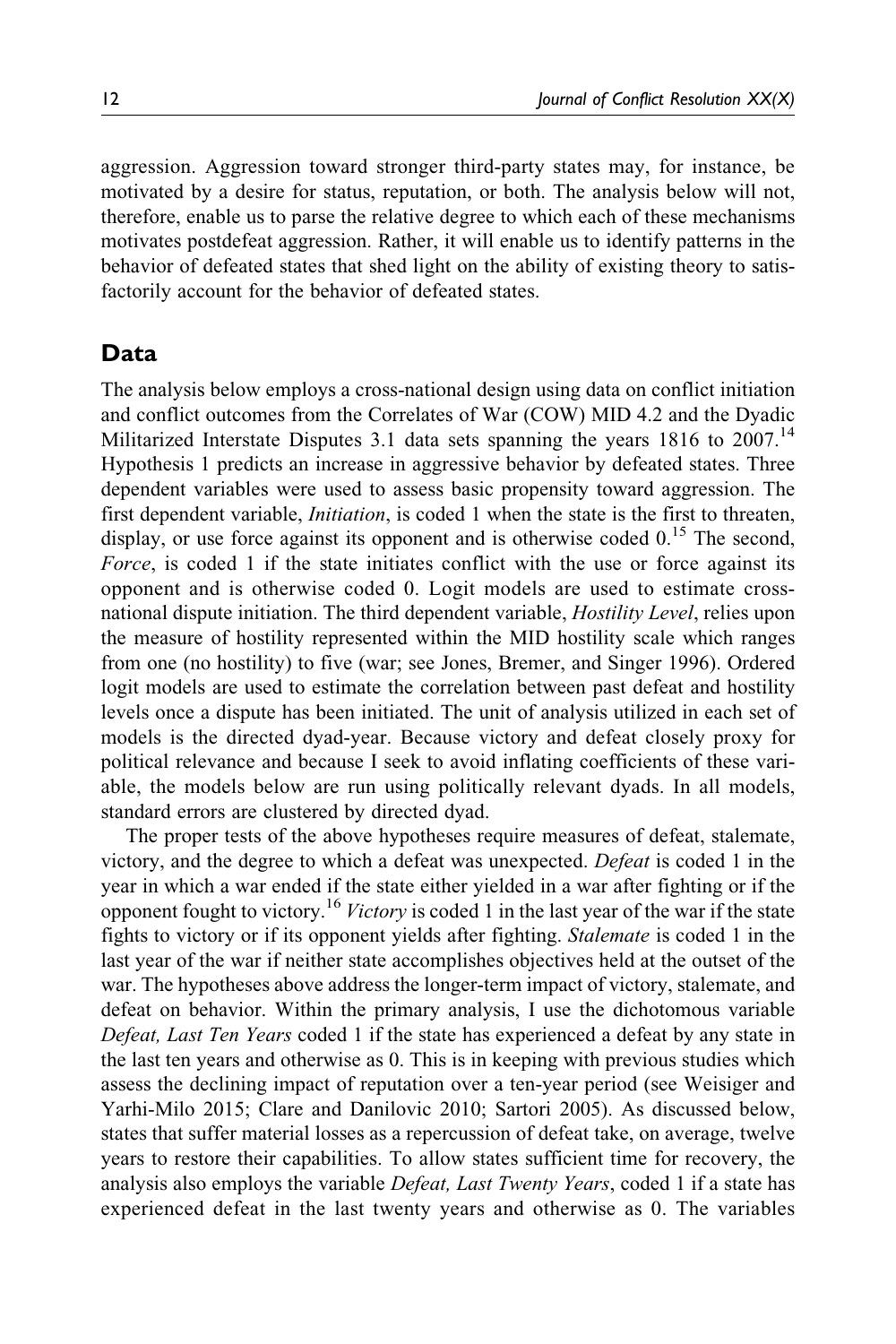Stalemate, Last Ten Years and Victory, Last Ten Years are, respectively, coded as 1 if the state has, respectively, experienced a stalemate or victory against any state in the last ten-year period and has not also experienced a defeat within that period and otherwise as 0. Additional analysis of the effect of defeat on the probability of initiation within each of the thirty years following defeat is also presented on pages 5 and 6 of the Online Appendix.

Defeat coming at the hands of far weaker states should disproportionately affect the reputation, the status, and the psychology of the defeated country. I coded the continuous variable Unexpected Defeat using the Composite Index of National Capability (CINC) scores from the COW data set. This variable lists the summed capabilities of the defeated state and its allies as a proportion of the total capabilities of all states on both sides of the conflict if the state was defeated within the last ten years and is otherwise coded as 0. If a state has lost more than one war in the prior ten-year period, the most unexpected defeat, that is, the one in which it possessed the most capabilities relative to its opponent, is included as the measure over the subsequent ten-year period.<sup>17</sup> The hypotheses also predict what types of states defeated states are more likely to target. To assess target type, I include the dichotomous variable, Same Opponent, coded 1 if the state has been defeated by the other state within the dyad within the last ten, or twenty, years and as 0 otherwise.

Finally, states involved in many disputes would also be more likely to both be defeated and to initiate conflict. In such a case, any relationship found between past defeat and future aggression could be spurious. Thus, in keeping with Weisiger and Yarhi-Milo (2015), I include the control variable Activity Level that accounts for a state's recent level of activity. The variable is equal to the total number of MIDs in which the state was involved in the prior five years. The models also include standard control variables for conflict and controls for temporal dependence, each described within the Online Appendix.

# **Results**

# The Effect of Defeat on Aggression

Hypotheses 1 and 2. A series of models, presented in Table 2, assess the correlation of past defeat and past unexpected defeat, more specifically, with subsequent dispute initiation and initiation involving the use of force. In support of Hypothesis 1, the results of models 1, 2, and 5 demonstrate that having experienced a defeat in war in the last ten years is positively and significantly correlated with subsequent dispute initiation and instances of initiation involving the use of force. Victory and stalemate in the last ten, however, are not significantly correlated with future aggression. Models 3 and 6 show that these findings hold over a subsequent twenty-year period, though stalemate is correlated with a significant decrease in subsequent aggression over this period.<sup>18</sup>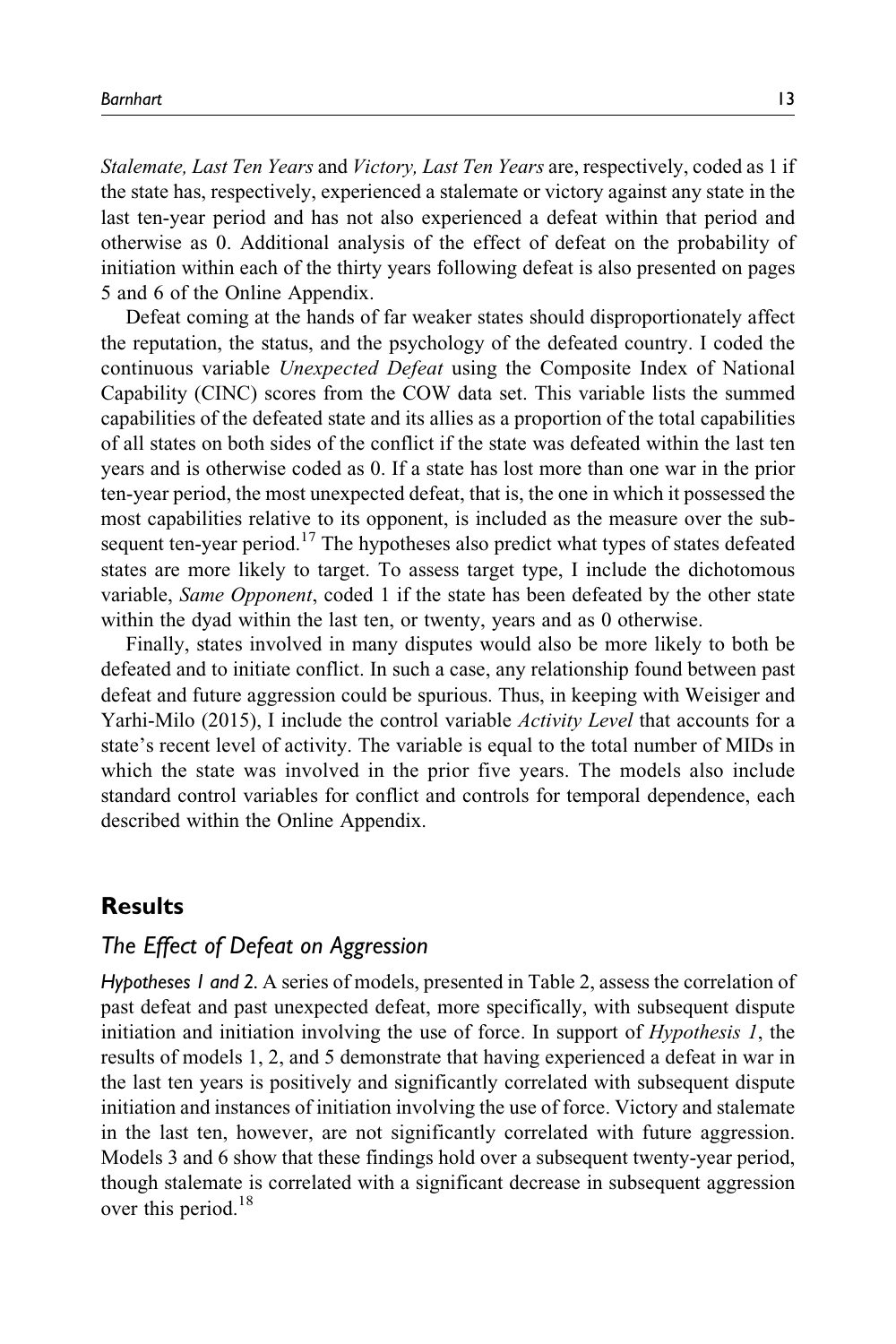|                                                                                                                                                                     |                                                      |                                                                                                                                                                                                                                                                                                                             | DV: Dispute Initiation                                                                                                                                                                                                                                                                                              |                                            |                                                    | DV: Use of Force                                  |                                                             |
|---------------------------------------------------------------------------------------------------------------------------------------------------------------------|------------------------------------------------------|-----------------------------------------------------------------------------------------------------------------------------------------------------------------------------------------------------------------------------------------------------------------------------------------------------------------------------|---------------------------------------------------------------------------------------------------------------------------------------------------------------------------------------------------------------------------------------------------------------------------------------------------------------------|--------------------------------------------|----------------------------------------------------|---------------------------------------------------|-------------------------------------------------------------|
| /ariables                                                                                                                                                           | Model                                                | Model 2                                                                                                                                                                                                                                                                                                                     | Model 3                                                                                                                                                                                                                                                                                                             | Model 4                                    | Model 5                                            | Model 6                                           | Model                                                       |
| Defeat, Last Twenty Years<br>Victory, Last Twenty Years<br>Victory, Last Ten Years<br>Stalemate, Last Ten Years<br>Defeat, Last Ten Years<br>Stalemate, Last Twenty | $0.319***$ (.10)<br>$\sum$<br>$(60)$ $1600$<br>0.089 | $0.213*(.09)$<br>0.060(0.08)<br>$-0.048(.13)$                                                                                                                                                                                                                                                                               | 0.121(08)<br>$-0.217(13)$<br>$0.369***$ (.07)                                                                                                                                                                                                                                                                       |                                            | $-0.059(09)$<br>(15)<br>$0.243*$ (.09)<br>$-0.098$ | $0.408***(0.08)$<br>$-0.308^*$ (.12)<br>0.041(08) |                                                             |
| Jnexpected Defeat<br>Years                                                                                                                                          |                                                      |                                                                                                                                                                                                                                                                                                                             |                                                                                                                                                                                                                                                                                                                     | $1.46***$ (.29)                            |                                                    |                                                   | $1.03**$ (.33)                                              |
| Relative Capabilities                                                                                                                                               | $0.092***$ (.02)<br>$-1.26***$                       | $0.096***$ (.02)<br><u>ری</u><br>ب<br>$-1.15***$                                                                                                                                                                                                                                                                            | $0.093***$ (.02)                                                                                                                                                                                                                                                                                                    | $-0.337***$ (.06)<br><u>(4</u><br>$-0.664$ | $0.043*$<br>$-1.39***$                             | $0.041*02$<br>ဒ္မ<br>$ +$                         | $-0.335***$ (.06)<br>$-2.21**$                              |
| Joint Democracy<br>Activity Level<br>Contiguity                                                                                                                     | $1.31*** (00)$<br>$0.051***$ (.00)                   | ဒ္ပြ<br>මි<br>$0.044***$<br>$1.00***$                                                                                                                                                                                                                                                                                       | ဒ္ပြ<br>80<br>$0.045***$<br>$0.993***$                                                                                                                                                                                                                                                                              | ٶ<br>$2.54***$<br>$0.091***$               | ළි<br>ē<br>$0.038***$<br>$12***$                   | (98)<br>င္ပြ<br>$0.03***$<br>$\frac{1}{2}$        | (23)<br>$\widetilde{\mathrm{S}}$<br>$0.085***$<br>$2.59***$ |
| Alliance                                                                                                                                                            | $-0.035(12)$                                         | io<br>C<br>0.066                                                                                                                                                                                                                                                                                                            | 0.056                                                                                                                                                                                                                                                                                                               | $\widetilde{A}$<br>0.368                   | <u>์ลุ่</u><br>$-0.010$                            | <u>์ วั</u><br>$-0.021$                           | $-0.076$ (.32)                                              |
| Peace Years                                                                                                                                                         |                                                      | - 0.101 *** <del>γ</del> σ = σ =                                                                                                                                                                                                                                                                                            | ē<br>$-0.105***$                                                                                                                                                                                                                                                                                                    | වූ<br>$-0.165***$                          | ē<br>$-0.127***$                                   | ဒ္မ<br>$-0.127***$                                | ່ອີ<br>$0.156***$                                           |
| Peace Years $\times$                                                                                                                                                |                                                      | ဒ္ပြ<br>$ \frac{1}{2}$ $\frac{1}{2}$ $\frac{1}{2}$ $\frac{1}{2}$ $\frac{1}{2}$ $\frac{1}{2}$ $\frac{1}{2}$ $\frac{1}{2}$ $\frac{1}{2}$ $\frac{1}{2}$ $\frac{1}{2}$ $\frac{1}{2}$ $\frac{1}{2}$ $\frac{1}{2}$ $\frac{1}{2}$ $\frac{1}{2}$ $\frac{1}{2}$ $\frac{1}{2}$ $\frac{1}{2}$ $\frac{1}{2}$ $\frac{1}{2}$ $\frac{1}{2$ | $ \frac{1}{2}$ $\frac{1}{2}$ $\frac{1}{2}$ $\frac{1}{2}$ $\frac{1}{2}$ $\frac{1}{2}$ $\frac{1}{2}$ $\frac{1}{2}$ $\frac{1}{2}$ $\frac{1}{2}$ $\frac{1}{2}$ $\frac{1}{2}$ $\frac{1}{2}$ $\frac{1}{2}$ $\frac{1}{2}$ $\frac{1}{2}$ $\frac{1}{2}$ $\frac{1}{2}$ $\frac{1}{2}$ $\frac{1}{2}$ $\frac{1}{2}$ $\frac{1}{2$ | ခြွ<br>$0.003***$                          | ලි<br>$0.002***$                                   | $0.001***(00)$                                    | S<br>$0.003***$                                             |
| Peace Years $\times$                                                                                                                                                |                                                      | $-0.000$ $+800$ $-0.000$                                                                                                                                                                                                                                                                                                    | <u>၉</u><br>- ***0000-0-                                                                                                                                                                                                                                                                                            | <u>ල</u><br>$-0.00^{***}$                  | දි<br>$0.000**$                                    | $0.000*8000$                                      | <u>(30)</u><br>$0.000**$                                    |
|                                                                                                                                                                     |                                                      |                                                                                                                                                                                                                                                                                                                             |                                                                                                                                                                                                                                                                                                                     |                                            |                                                    |                                                   |                                                             |

Table 2. Conflict Outcomes and Subsequent Aggression. Table 2. Conflict Outcomes and Subsequent Aggression.

Note: N  $=$  142,528 for all models except 4 and 7. N  $=$  61,830 for models 4 and 7. DV  $=$  dependent variable.

\*p < .05. \*\*p < .01.

\*\*\*p < .001.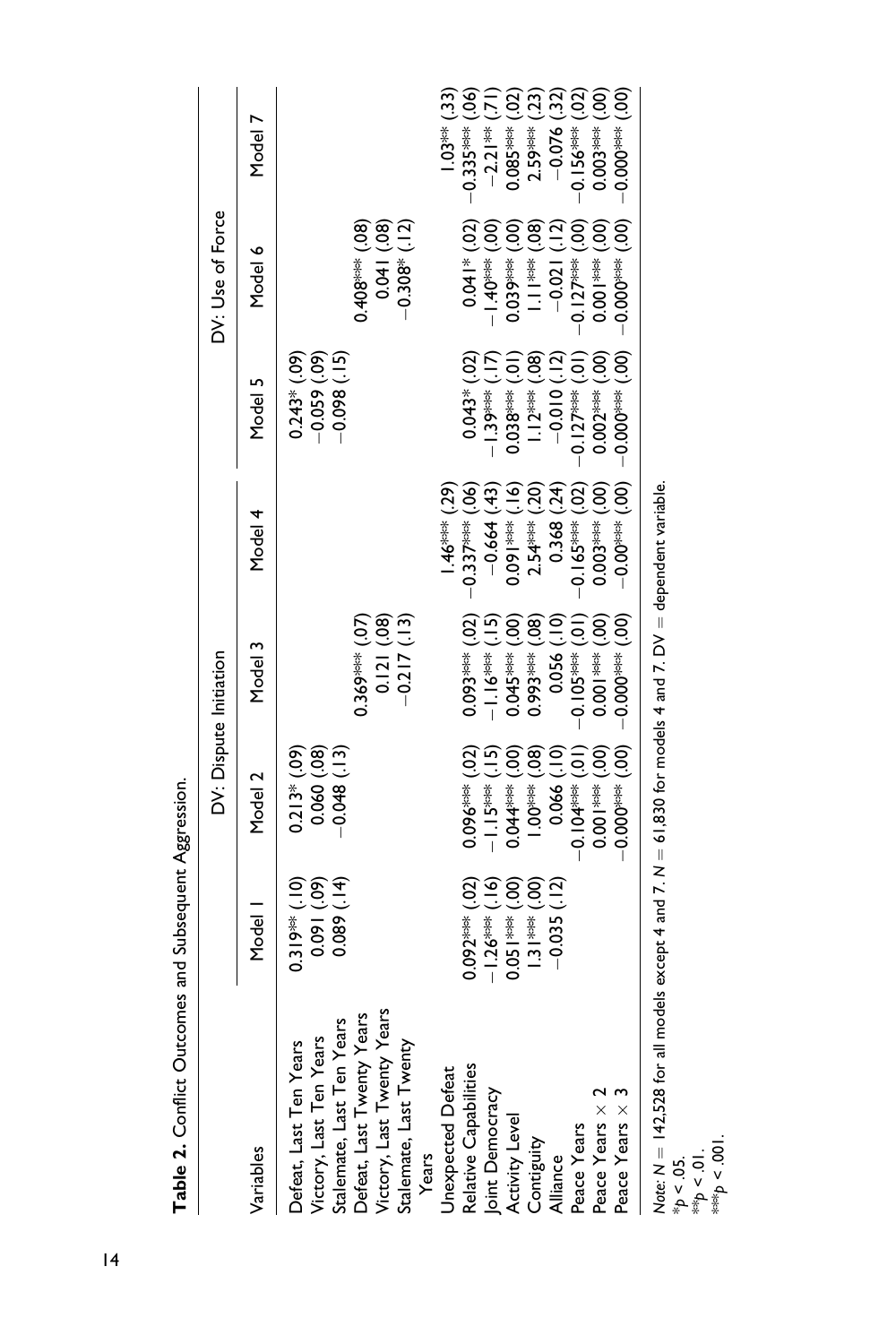

Figure 1. Change in predicted probability of conflict initiation.

Models 4 and 7 assess how the capabilities of the defeated state and its allies relative to its victor/s correlate with the likelihood that the defeated state subsequently uses force in its act of initiation. The results of the models show strong support for *Hypothesis 2*. The relationship is significant and positive. As a state's share of dyadic capabilities increases, so does the likelihood that the defeated state will initiate conflict. The predicted probability of initiating a dispute is, for instance, 97 percent higher for those states which lost to states with fewer capabilities than for those states which lost to states of equal or greater size.

Figure 1 illustrates the predicted probability of conflict initiation for states having experienced recent defeat, victory, and stalemate compared to the baseline probability of conflict initiation among states that have not recently fought in a war.<sup>19</sup> The figure indicates that the likelihoods of initiation among states that have been defeated in the last ten years and twenty years, respectively, are 42 percent and 48 percent higher than among states that have not recently fought in a war. Victorious states are no more likely to initiate conflict than states that have not recently fought. States that fought to a stalemate in the last twenty years, and which did not experience defeat during that time, are 20 percent less likely to initiate conflict.<sup>20</sup>

Figure 2 provides a comparison of the levels of aggression that states are most likely to engage in once they are involved in a dispute. The figure indicates the percentage of disputes in which a state's most hostile act within a dispute involves the threat of force, the display of force, the use of force, and full-on war. Of interest are the significant differences in hostility levels among states that have been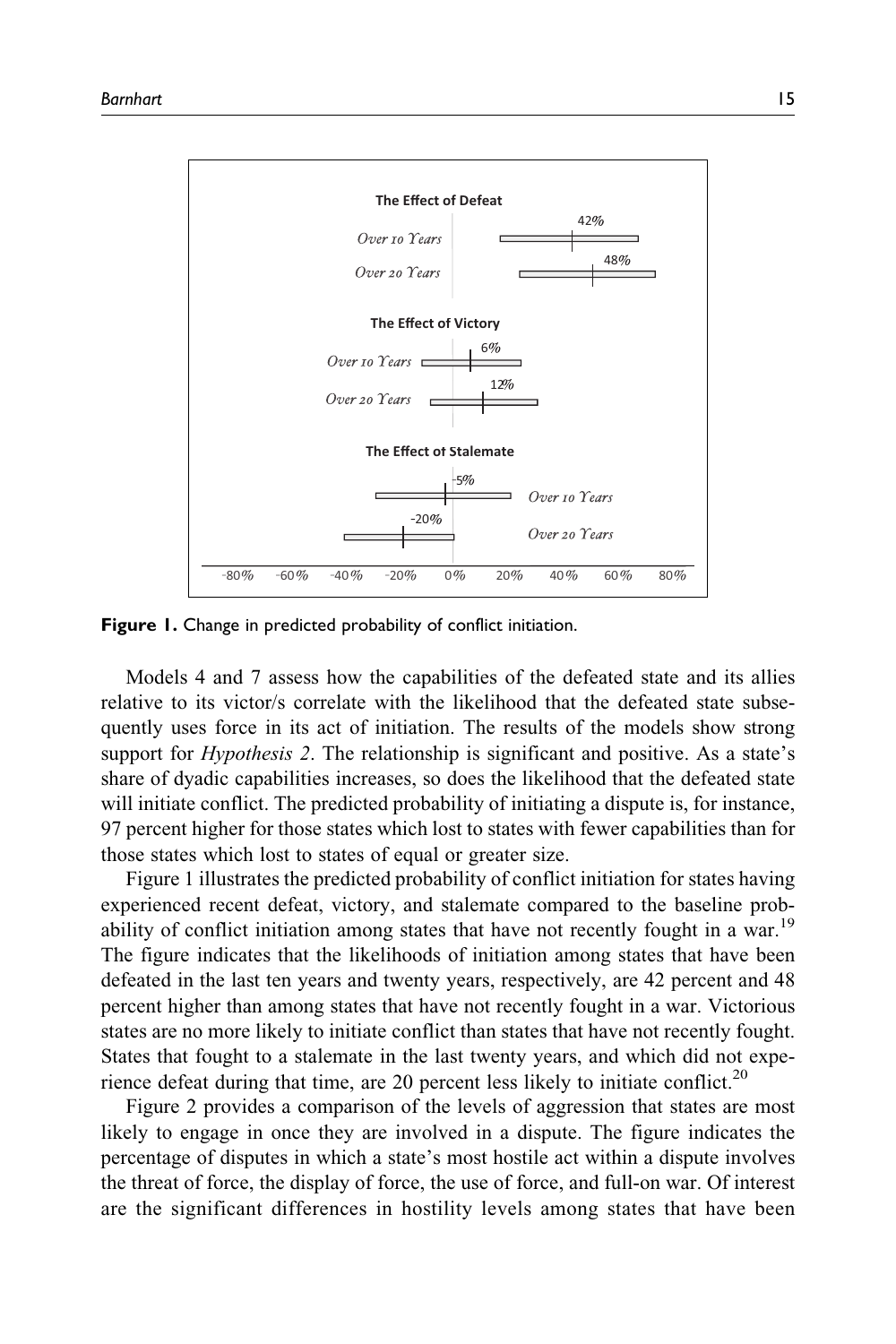

**Figure 2.** Hostility levels of subsequent conflicts. The top p values refer to difference of means tests for conflict by all state. The bottom p values refer to difference of means tests for conflict behavior by great powers behavior.

defeated within the last ten years and those that have not. As the figure conveys, states are 1.5 times more likely to go to war in the ten years after a defeat than are states that have not recently experienced defeat. Defeated great powers are roughly 1.75 times more likely to end up in full-scale war than are great powers that have not recently been defeated.

# Why Does Defeat Increase Aggression?

The targets of postdefeat aggression. What explains the increase in postdefeat aggression? Hypothesis 3 predicts that if unmet objectives and/or collective hatred and a desire for vengefulness are the primary motivators of aggression, then postdefeat aggression should come mostly at the expense of the state or states responsible for one's recent defeat. The results in Table 3, which analyze the core model but with the inclusion of the variable Same Opponent, enable us to test this prediction. When this variable is included within the model, the coefficients for the variables Defeat, Last Ten Years and Defeat, Last Twenty Years represent conflict initiation directed at third-party states. Models 1 to 4 show that the likelihood that a defeated state initiates or initiates using force against a state responsible for its defeat is indeed significantly higher than the baseline likelihood of initiation or use of force among states that have not recently been defeated. The likelihood of conflict initiation and the use of force directed at third-party states are also significantly higher over a twenty-year period following defeat. Why would defeated states wait more than a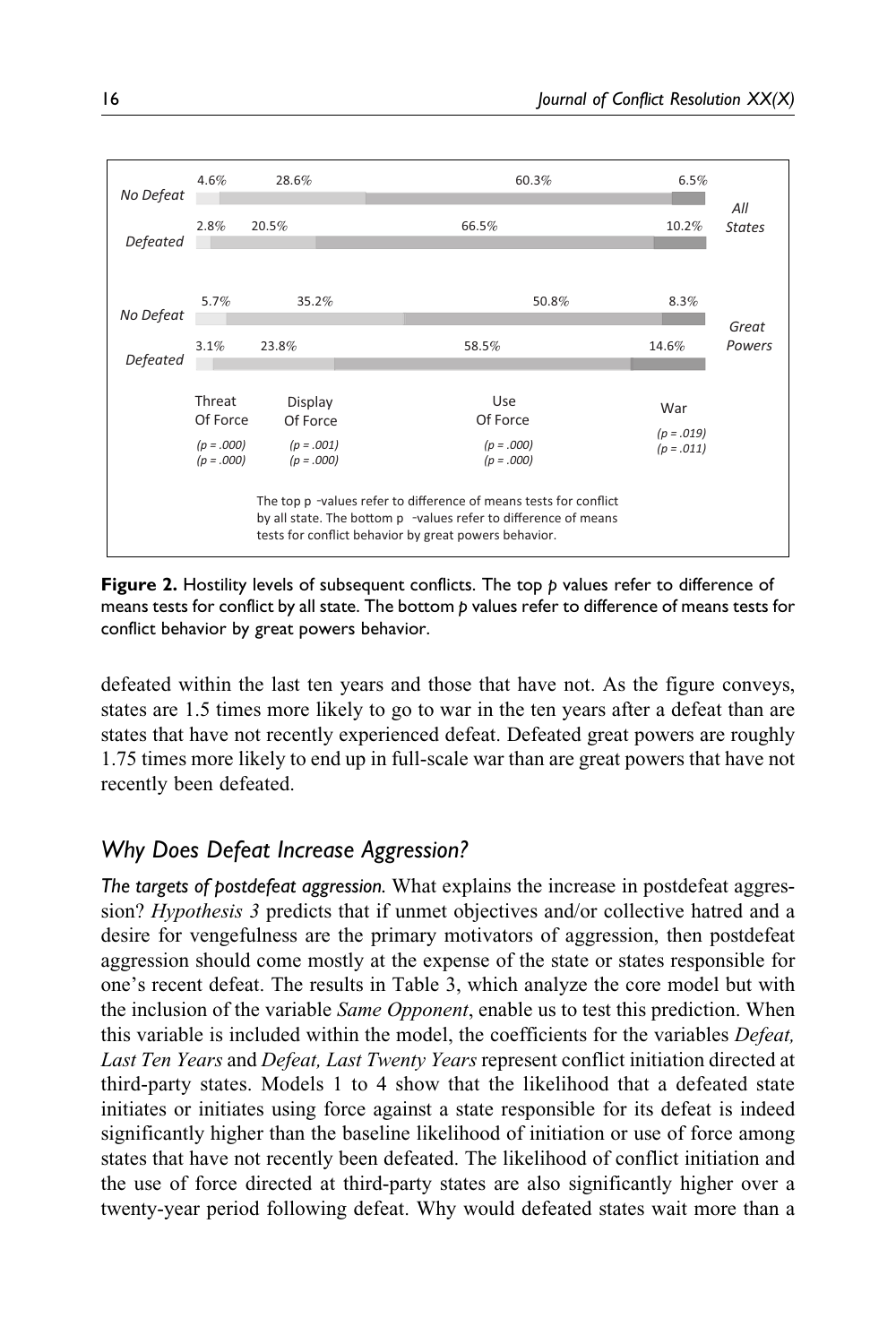|                                         |                     | DV: Dispute Initiation |                                        | DV: Use of Force                    |
|-----------------------------------------|---------------------|------------------------|----------------------------------------|-------------------------------------|
| Variables                               | Model I             | Model 2                | Model 3                                | Model 4                             |
| Defeat, Last Ten Years                  | 0.108(.11)          |                        | 0.134(.11)                             |                                     |
| Same Opponent, Last<br><b>Ten Years</b> | $0.543**$ (.19)     |                        | $0.497*$ (.22)                         |                                     |
| Defeat, Last Twenty<br>Years            |                     | $0.271**$ (.08)        |                                        | $0.321***$ (.08)                    |
| Same Opponent, Last                     |                     | $0.581***$ (.15)       |                                        | $0.493**$ (.17)                     |
| <b>Twenty Years</b>                     |                     |                        |                                        |                                     |
| <b>Relative Capabilities</b>            | $0.099***$ (.02)    | $0.095***(02)$         | $0.039*$ (.02)                         | 0.033(0.02)                         |
| Joint Democracy                         | $-1.14***$ (.15)    | $-1.13***$ (.15)       | $-1.39***$ (.16)                       | $-1.38***$ (.16)                    |
| <b>Activity Level</b>                   | $0.044***$ (.00)    | 0.044*** (.00)         | $0.038***$ (.00)                       | $0.038***$ (.00)                    |
| Contiguity                              | $0.985***$ (.08)    |                        | $0.974^{***}$ (.08) $1.13^{***}$ (.08) | $1.12***$ (.08)                     |
| Alliance                                | $0.069$ $(.10)$     |                        | $0.063$ (.10) $-0.002$ (.12)           | $-0.006$ (.12)                      |
| Peace Years                             | $-0.104***$ (.00)   | $-0.105***$ (.01)      |                                        | $-0.126$ ** (.01) $-0.127$ ** (.01) |
| Peace Years $\times$ 2                  | $0.001$ *** $(.00)$ | $0.001***$ (.00)       | $0.001***$ (.00)                       | $0.001***$ (.00)                    |
| Peace Years $\times$ 3                  | $-0.000$ *** (.00)  | $-0.000$ *** (.00)     | $-0.000$ *** (.00)                     | $-0.000$ *** (.00)                  |

| Table 3. Targets of Conflict Initiation and Use of Force. |  |  |
|-----------------------------------------------------------|--|--|
|-----------------------------------------------------------|--|--|

Note:  $N = 142,528$ . DV = dependent variable.

\*\*\*p < .001.

decade to target third-party states? The answer likely relates, as discussed in further detail below, to the desire for defeated states to restore their political and material wherewithal before returning to the world stage.

Figure 3 presents the change in predicted probability of conflict initiation by target type among defeated states compared to the likelihood of conflict initiation among states that have not recently been defeated. The figure illustrates that the likelihood of targeting a state responsible for one's defeat is roughly 80 percent higher over ten- and twenty-year periods, as Hypothesis 3 would predict. The likelihood of initiation against third-party states is 31 percent higher over a twenty-year period.

So far, we have evidence that defeated states target both the state or states responsible for their defeat, but also third-party states as well, suggesting that models of enduring rivalry do not alone explain the total effects of defeat. The fact that states recently experiencing stalemate are no more likely to initiate conflict or use force than states that have not recently fought, however, calls into question Hypothesis 4 and the proposition that defeated states are primarily motivated by the same failed objectives as the initial war. Rather, negative collective emotion may provide a better explanation of repeated dyadic aggression in the aftermath of defeat.

 $*_{p}$  < .05.  $*_{p}$  < .01.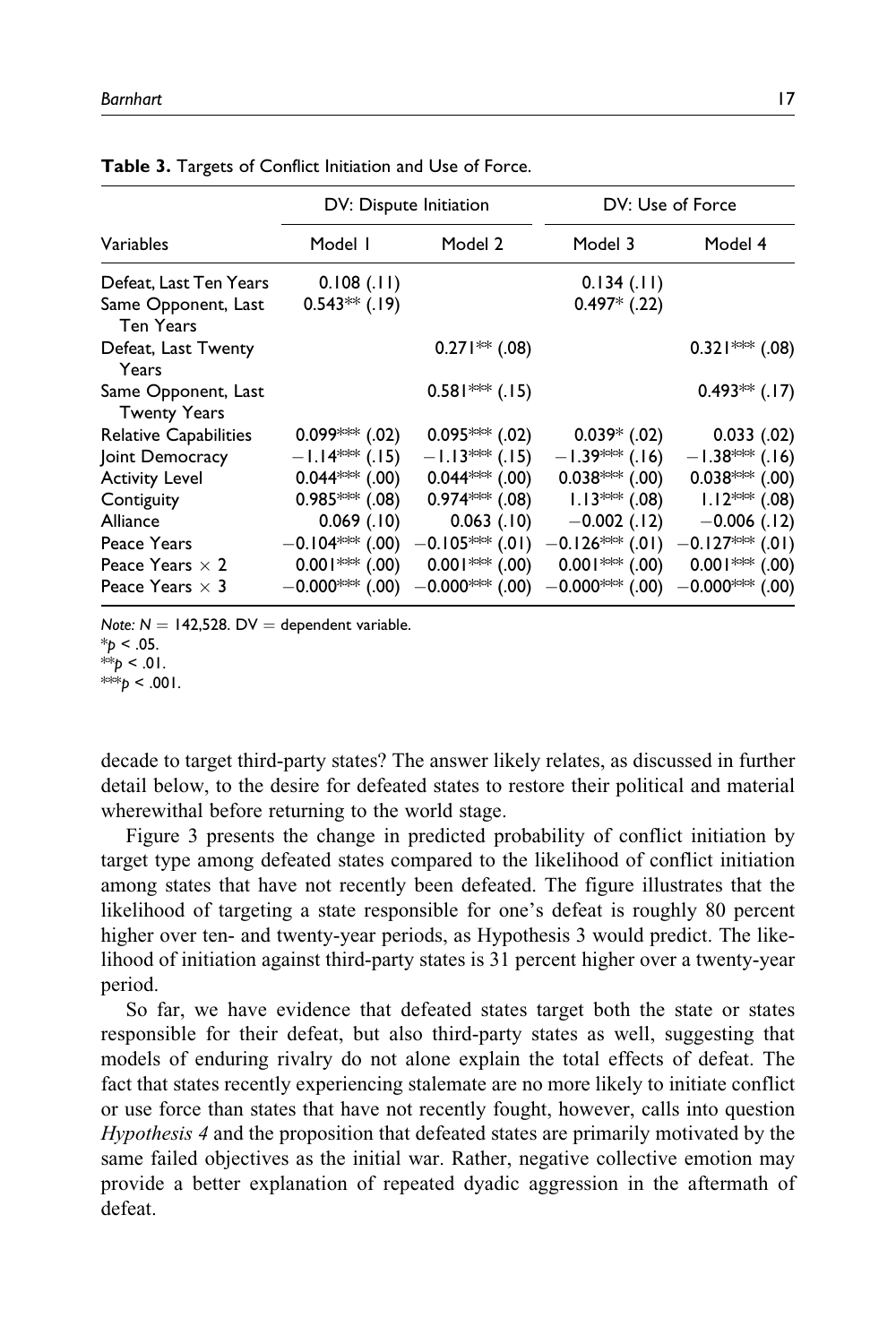

Figure 3. Predicted probability of initiation by target type.

The relative strength of target states.  $Hypothesis 5$  predicts that if defeated states are motivated to initiate conflict primarily by a desire to demonstrate strength and resolve, they will be more likely, on average, to target states of near equal or greater strength. Hypothesis 6 predicts that a desire to restore status and confidence will also lead defeated states to frequently target less powerful targets. Analysis of summary statistics and of cases in which the predicted probability of conflict showed the biggest change due to recent defeat helps shed initial light on the validity of these two hypotheses.

Evidence shows that 51.3 percent of all instances of postdefeat initiation come at the expense of equally powerful or stronger states.<sup>21</sup> The average relative capability of those targeted by defeated states does not initially appear to differ substantially from the relative capability of those targeted by states that have not recently been defeated (.498 vs. .487). These summary statistics mask, however, important distinctions within the targeting behavior of different types of defeated states. First, a full 55 percent of the cases of postdefeat aggression by defeated great powers occur within dyads in which the defeated aggressor possessed 90 percent of more of all dyadic capabilities, or a 9:1 military advantage. This proportion of initiation against these dramatically weaker states is roughly 10 percent higher ( $p = .01$ ) than the proportion of initiation against equally weak targets among great powers that have not recently been defeated. Moreover, among those cases in which the predicted probability of dispute initiation increased the most as a result of defeat, 21 percent were within these highly skewed dyads in which the defeated aggressor possessed 90 percent or more of all dyadic capabilities.<sup>22</sup> The pattern is roughly reversed for nongreat powers, which are more likely, on average, to target states of greater strength than any other type of state. Defeated nongreat powers target even stronger states, on average, than their nondefeated counterparts.<sup>23</sup> These patterns are illustrated on pages 9 to 14 of the Online Appendix.

Second, both defeated great powers and nongreat powers alike tend to target weaker states when using force to initiate disputes than their nondefeated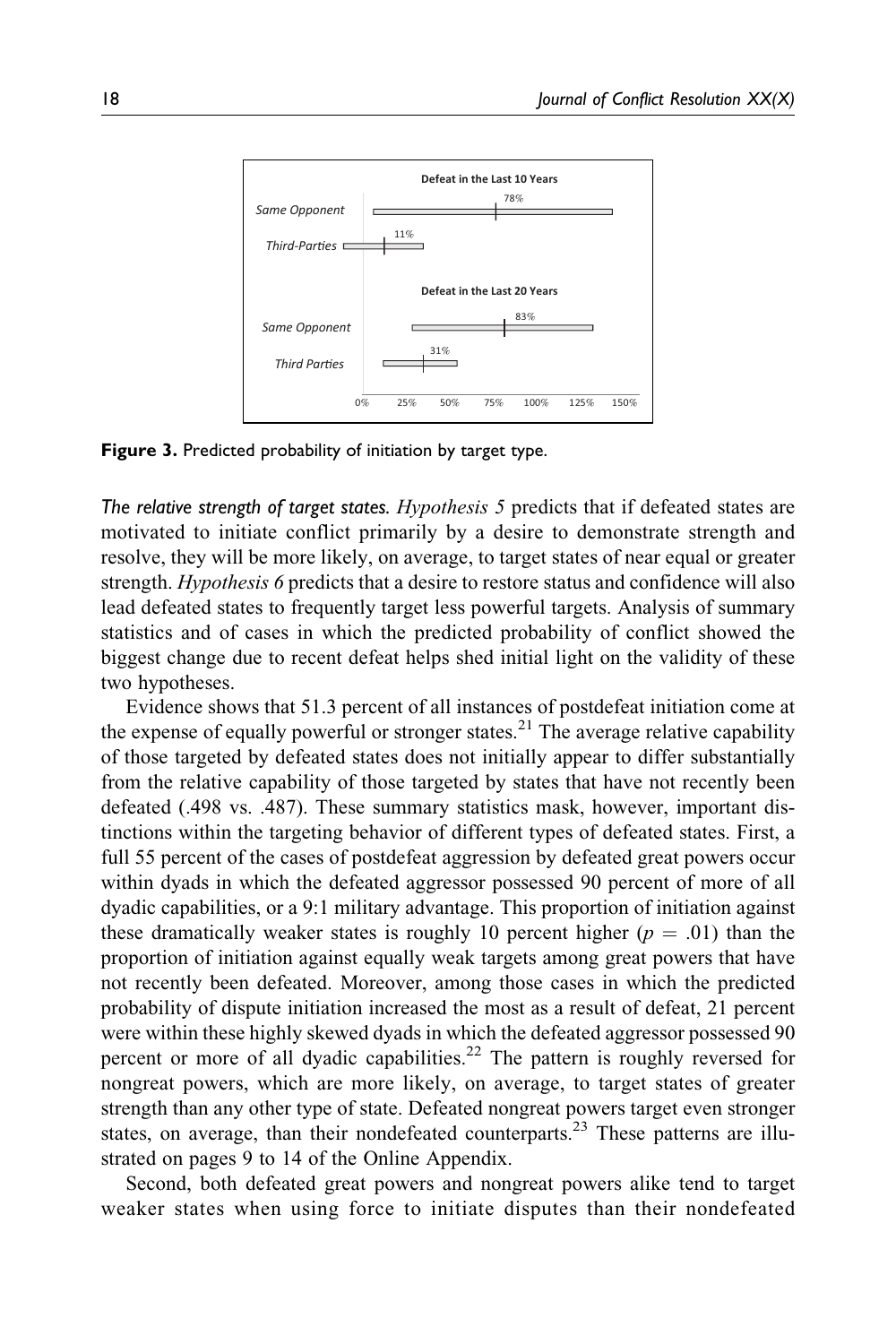

Figure 4. Targets of postdefeat aggression by status type. Data are taken from the MID 4.2 data set. The figure lists the number and percentage of disputes initiated by defeated great and nongreat powers against states responsible for recent defeat and states that were not.

counterparts. Nongreat powers that have not recently experienced defeat use force to initiate disputes in dyads in which they possess roughly one half the military capabilities of their target. $^{24}$  Defeated nongreat powers remain more likely to target stronger states but on average initiate conflict using force in dyads with closer to relative parity in military strength.<sup>25</sup> The average relative capabilities of defeated great powers which initiate conflict with the use of force after having recovered from any material losses suffered in defeat are 22 percent higher than the relative capabilities of nondefeated great power in dyads in which they initiate conflict through the use of force.

The evidence therefore shows that while a significant portion of postdefeat aggression targets states of relatively equal or greater strength, providing potential evidence in support of Hypothesis 5, a significant portion, at least among great powers, comes at the expense of far weaker states. Moreover, defeated states of all types select, on average, weaker targets than nondefeated states.<sup>26</sup> Acts of highly asymmetric aggression seemingly offer less relevant information to potential rivals considering the potential costs of fighting than aggression targeting states of nearequivalent or greater strength. These instances of aggression against far weaker states can be explained by confidence and status building mechanisms in which states are seeking to restore their sense of agency, efficacy and to demonstrate their intentions of maintaining high status by engaging in acts that define what it means to be a great power.

Further examination of differences in target type by status of the defeated state reveals additional evidence that great powers respond to defeat in distinct ways. Figure 4 shows that great powers experienced twenty-three instances of defeat over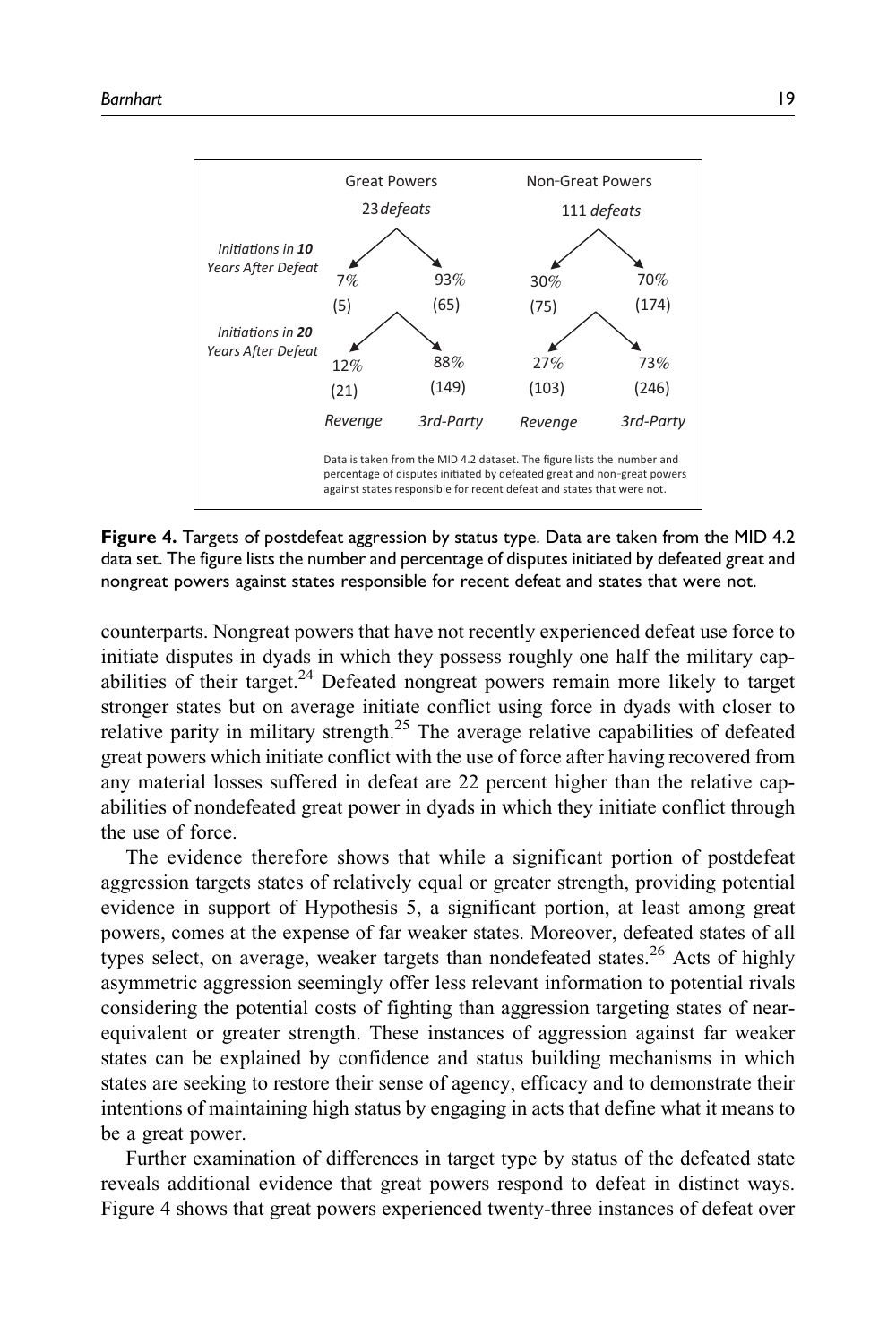the roughly 180 years in question. And yet they targeted a state responsible for their loss in only 7 percent of the cases of postdefeat aggression within ten years after defeat. Over a twenty-year period, 12 percent of the cases of great power aggression were acts of direct military revenge. Defeated nongreat powers were, in contrast, significantly more likely to target a state responsible for their defeat, with roughly 30 percent of their acts of initiation targeting a state responsible for recent defeat.

In another point of distinction, of the sixty-five acts of conflict initiation against third-party states by defeated great powers, roughly 75 percent were directed at discontiguous states. The rate of targeting of discontiguous, third-party states among defeated nongreat powers, in contrast, was roughly 40 percent ( $p < .001$ ).

## Alternative Hypotheses

Two alternative explanations of the relationship between past defeat and future conflict were also considered. First, it is possible that domestic, material, or strategic factors motivate postdefeat aggression. The impact of these factors has not been explicitly tested within the empirical analysis above. It is certainly possible, if not likely, that states engaging in repeated acts of aggression are motivated by domestic factors such as a desire for the economic benefits of being in a wartime posture or the desire to reap the electoral rewards of nationalist policies. If war postures are on average financially, strategically, or electorally profitable, however, we would expect defeated and victorious states to have equal incentive to adopt them. We would not therefore be able to distinguish, as we can in the results above, the conflict behaviors of recently defeated states from those of victorious states or those states that have not recently been involved in conflict.

It is also possible that defeated states initiate subsequent conflict with the intention of making up for material capabilities lost in the process of defeat. The inclusion of a variable measuring the state's capabilities (CINC) in each of the ten years following a defeat relative to the capabilities it possessed two years before it went to war enables a test of this proposition.<sup>27</sup> The results of the model incorporating this measure of military recovery, reported on pages 7 and 8 in the Online Appendix, show support for the idea that while defeated states are more likely in general to initiate conflict the likelihood of initiation is significantly higher among defeated states that have fully recovered their resources than it is among defeated states that have not. Defeated great powers that have fully recovered or never lost resources are, for instance, roughly 88 percent more likely to use force in the twenty years after defeat than defeated great powers that have not recovered the capabilities they possessed three years prior to the defeat. Recovered nongreat powers are no more likely to use force but are 9 percent more likely ( $p < .05$ ) to initiate a dispute than lesser status states that have not fully returned to their prewar levels. These findings strongly suggest that the pursuit of material recovery is not the driving ambition behind postdefeat aggression but rather that states wait to rebuild militarily and economically before reasserting themselves on the world stage.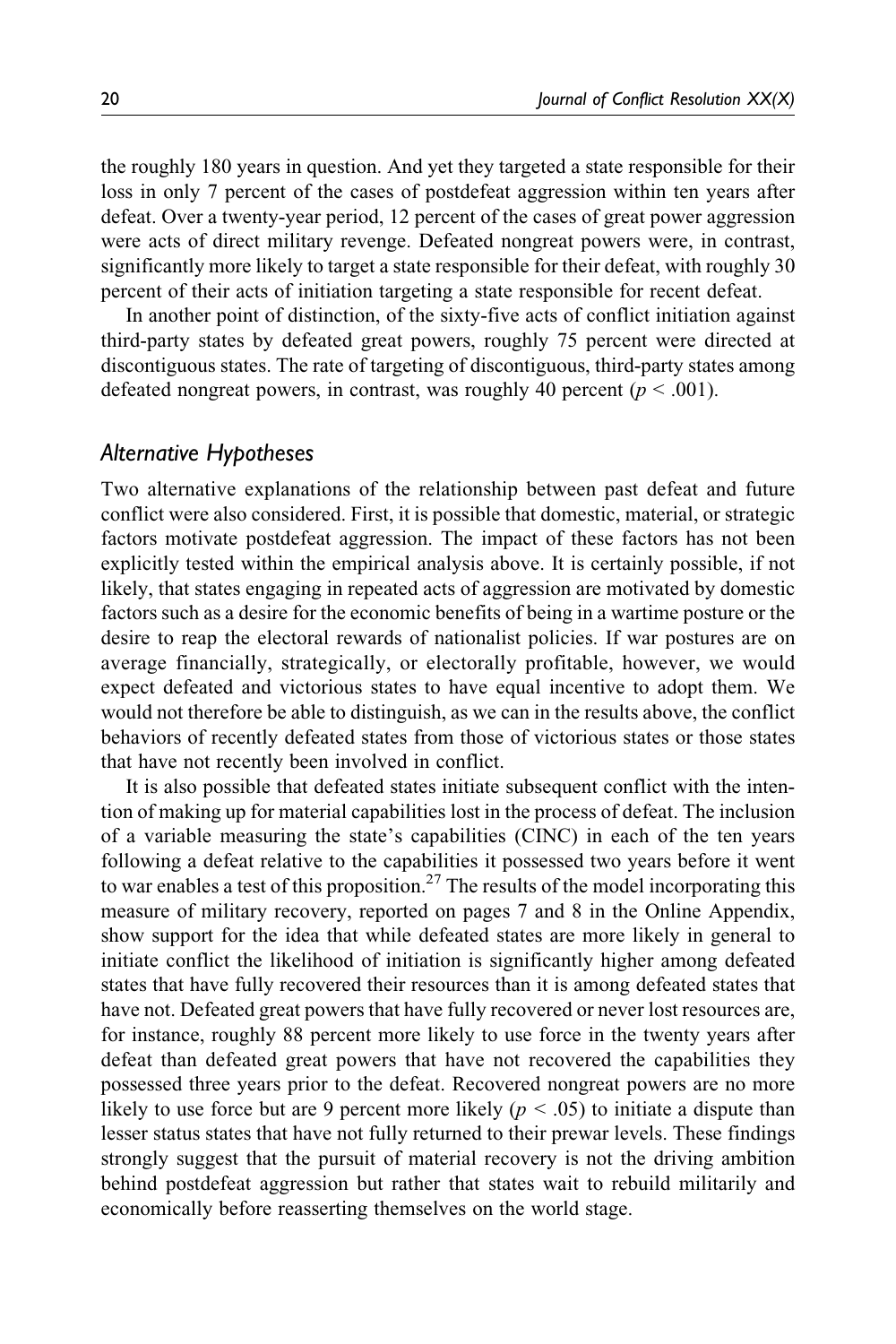Second, it is possible that some states in the system are simply more conflictprone than others. These particularly active states would be more likely to both experience defeat and to initiate future aggression and could therefore explain the primary relationship we find above. Numerous facts, however, call into question the validity of this explanation. The analysis above includes a variable accounting for the recent activity of a state within the last ten years. By including this measure, we can control for periods of particularly heightened activity by states. Additionally, if heightened activity were to explain the relationship between the past and present conflict behavior, then we would clearly expect to see a correlation between past victory or past stalemate and future aggression. Instead, we find that neither past victory nor past stalemate is associated with any significant increases in subsequent conflict behavior over either a ten-year or twenty-year period.<sup>28</sup>

## **Discussion**

The results above indicate both that defeat affects states in ways that victory and stalemate do not, increasing the likelihood they initiate conflict and use force, and that defeat does not always lead states to behave in the same ways. First, states that lose to stronger opponents are less likely to initiate and escalate subsequent disputes than are states that lose wars they are expected to win. We would expect, for instance, the relatively small Finnish Army, which lost quickly to the largest military in Europe during the Winter War of 1939 to 1940, to be far less likely to initiate subsequent conflict than, for instance, the United States in the aftermath of its lost to a much weaker foe in Vietnam.<sup>29</sup> This variation in the likelihood of postdefeat aggression could plausibly be explained by any of the five mechanisms discussed above. $30$ 

Second, states that fail to recuperate lost capabilities shortly after defeat are also less likely on average to initiate and escalate subsequent disputes than are states that have not. This fact likely in part explains the long delay between defeat and conflict initiation in many cases. States can lose substantial military wherewithal while prosecuting a losing war. In the wake of the Franco–Prussian War, for instance, France faced the incapacitation of roughly 30 percent of its fighting forces. Russia lost roughly 60 percent of its army in the fray of the Crimean War. Such losses in manpower often coincide with domestic political instability and dramatic losses in economic power and are often followed by periods of extensive military, political, and social reorganization and modernization, which for some states can take many years.31 France, for instance, took eleven years to reclaim the capabilities it held in the year before the Franco–Prussian War and Russia a full sixteen years to restore the capacity it possessed prior to the Crimean War. As the cases of American withdrawal in the aftermath of Vietnam and French passivity following the Franco–Prussian War suggest, periods of rebuilding and recovery often coincide with temporary withdrawal from the world stage. $32$  Leaders are often willing to wait to ensure their state will have the greatest chance of success upon its return to world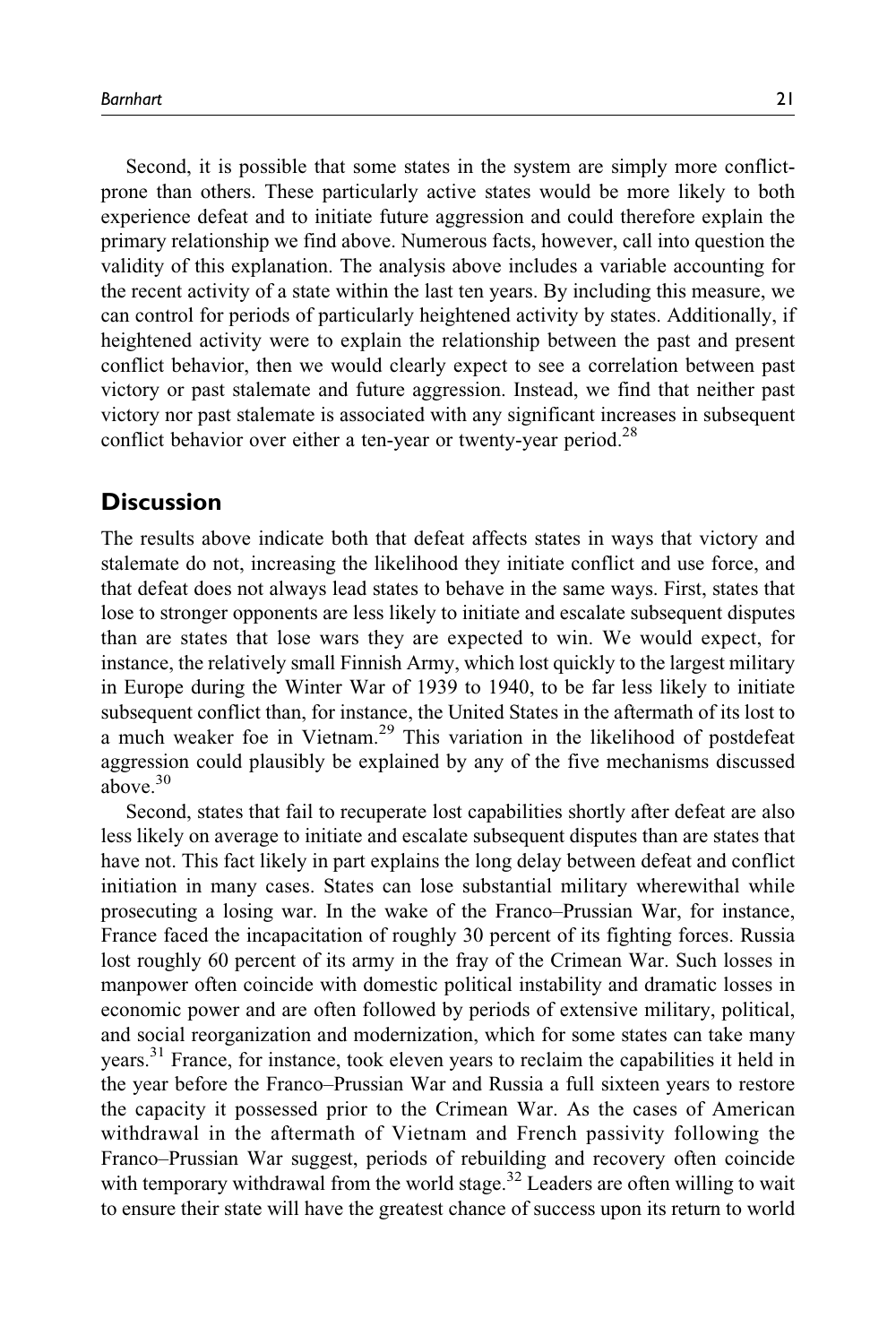affairs. The Russian Tsar, for instance, realized shortly after the Crimean War that another war was inevitable, and yet he was resigned to wait for adequate preparations to be made. Russia would just wait, as he said, "for [its] time to come" (quoted in Trager 2012, 252).

The evidence above has not enabled us to highlight a single explanation for postdefeat aggression. Logically, such a singular mechanism does not exist. Rather, each of the mechanisms above may explain potentially overlapping sets of postdefeat aggressions. The implications of defeat are indeed varied and can each propel states toward aggression in their own way. The analysis does suggest that reputational concerns and a desire for revenge may play significant roles in shaping postdefeat behavior. The evidence also suggests, however, that existing explanations rooted in reputation, unmet objectives, and revenge alone are unlikely to fully explain the behavior of defeated states. In more than 50 percent of cases of forceful initiation by defeated great powers, the target, most frequently a discontiguous, third-party state, possessed a mere fraction of the military strength of its aggressor. It seems unlikely that defeated great powers are convincing potential rivals of their willingness to pay high costs in conflict or their relative military strength with such actions. Additionally, while some of this aggression may be motivated by failed objectives from the original conflict, this mechanism cannot explain the broader and systematic increase in aggression against weaker, discontiguous states.

The projection of power abroad at the expense of weaker, third-party states is the purview of great powers. By engaging in such acts to an even greater degree than those that haven't recently experienced defeat, defeated great powers may be able to regain confidence in their great power identity and to potentially bolster others' views that the state remains deserving of great power status. One might argue that these great powers are simply projecting power abroad for political or economic purposes or for the purpose of spreading their influence. And yet these mechanisms would not explain why defeated great powers would be more likely to target dramatically weaker states than are their nondefeated counterparts.

# Conclusion

As historians and statesman have long intuited, recently defeated states behave in unique ways. Defeated states are on average more likely to both initiate disputes and to engage in greater hostility within existing conflicts than are states that have not recently experienced defeat. Moreover, states that have lost to far weaker powers are more likely on average to initiate disputes than are states that have lost to equally sized or stronger states. These impacts of defeat are significant. States that have lost to far weaker states are roughly six times more likely to initiate a subsequent dispute than are states that have not recently been defeated. Results hold when controlling for the capability of the state relative to the systemic average and for the capabilities of that state relative to the capabilities it held prior to its loss.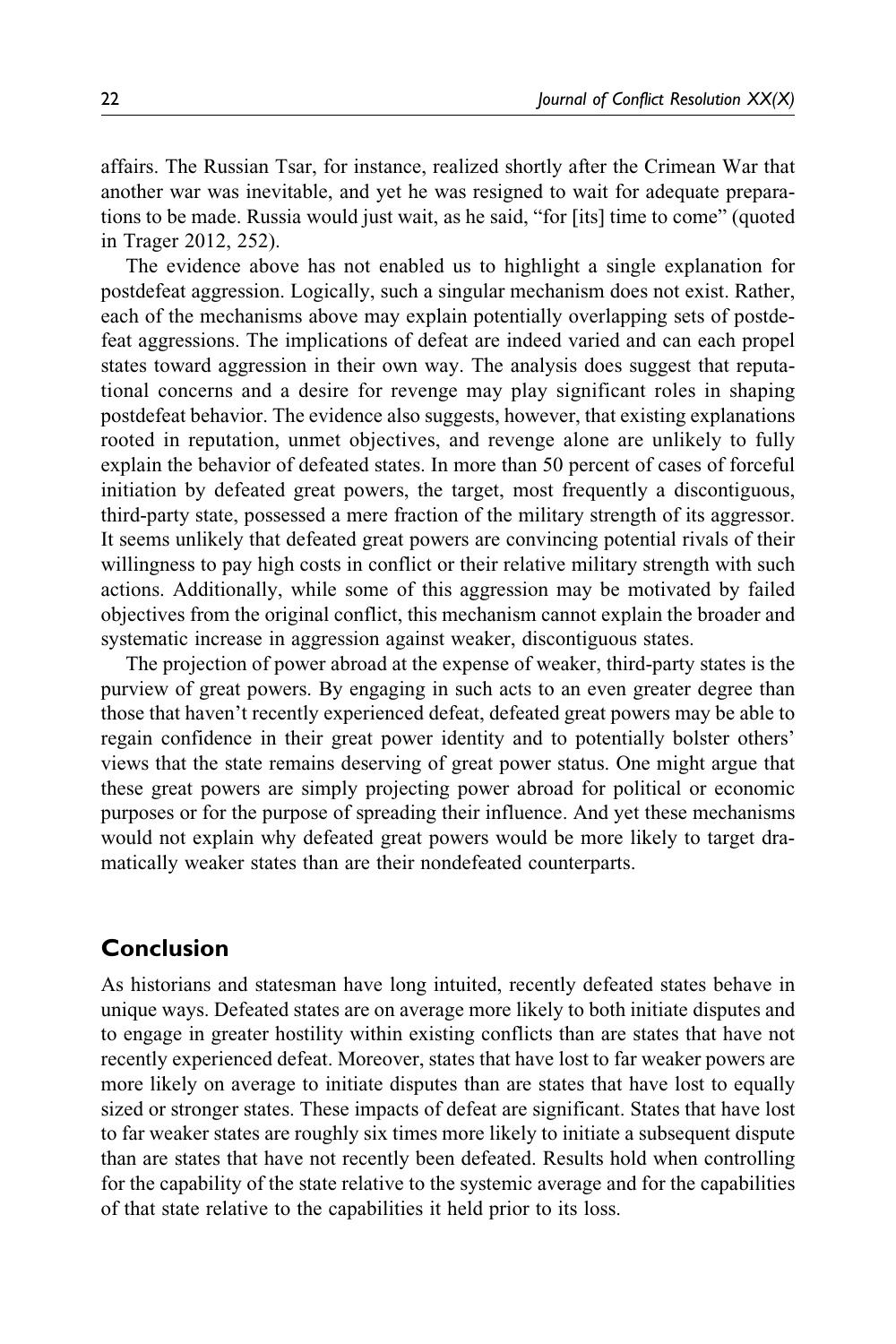The analysis has also explored the validity of prominent explanations within the field that might explain the relationship between past loss and future aggression. Seemingly fuzzy concepts such as collective emotion, reputation, status, and confidence are difficult to measure with complete confidence. The analysis above, nevertheless, enables us to advance our understanding of how defeat shapes behavior. While a single variable measuring recurring dyadic conflict may not fully capture revenge motives, the inclusion of this variable sheds light on an important fact—the evidence suggests that while revenge may be an important motivator of postdefeat aggression, it is very unlikely to be the only motive, given the large proportion of postdefeat aggression that is directed at third-party states. Similarly, while the relative strength of the target may not serve as the most ideal proxy for reputational motivations, assessments of this variable point to potential limitations of existing strategic models of reputation to explain all aspects of the behavioral patterns of defeated states. Models of behavior rooted in status and confidence provide a plausible and likely explanation for many of the instances of postdefeat aggression that cannot be explained by existing theories. The incorporation of these factors into our models of conflict provides a more complete picture of defeat's effects and enables us to better predict exactly how states will behave in the aftermath of defeat.

#### Declaration of Conflicting Interests

The author(s) declared no potential conflicts of interest with respect to the research, authorship, and/or publication of this article.

#### Funding

The author(s) received no financial support for the research, authorship, and/or publication of this article.

### ORCID iD

Joslyn Barnhart <https://orcid.org/0000-0002-8661-6118>

#### Supplemental Material

Supplemental material for this article is available online.

#### Notes

- 1. On status, see Volgy et al. (2011), Wohlforth (2009), Larson and Shevchenko (2010), Ward (2017), Renshon (2016), Barnhart (2017), and among others. Less attention has been drawn to the need for collective confidence as a driver of state aggression.
- 2. For this reason, Weisiger and Yarhi-Milo (2015) in their analysis include only unambiguous cases of backing down and not the cases of defeat.
- 3. Hensel (1994), Stinnett and Diehl (2001), Holsti (1991), and Huth (1996) note that territorial disputes are more likely than others to give rise to enduring disputes.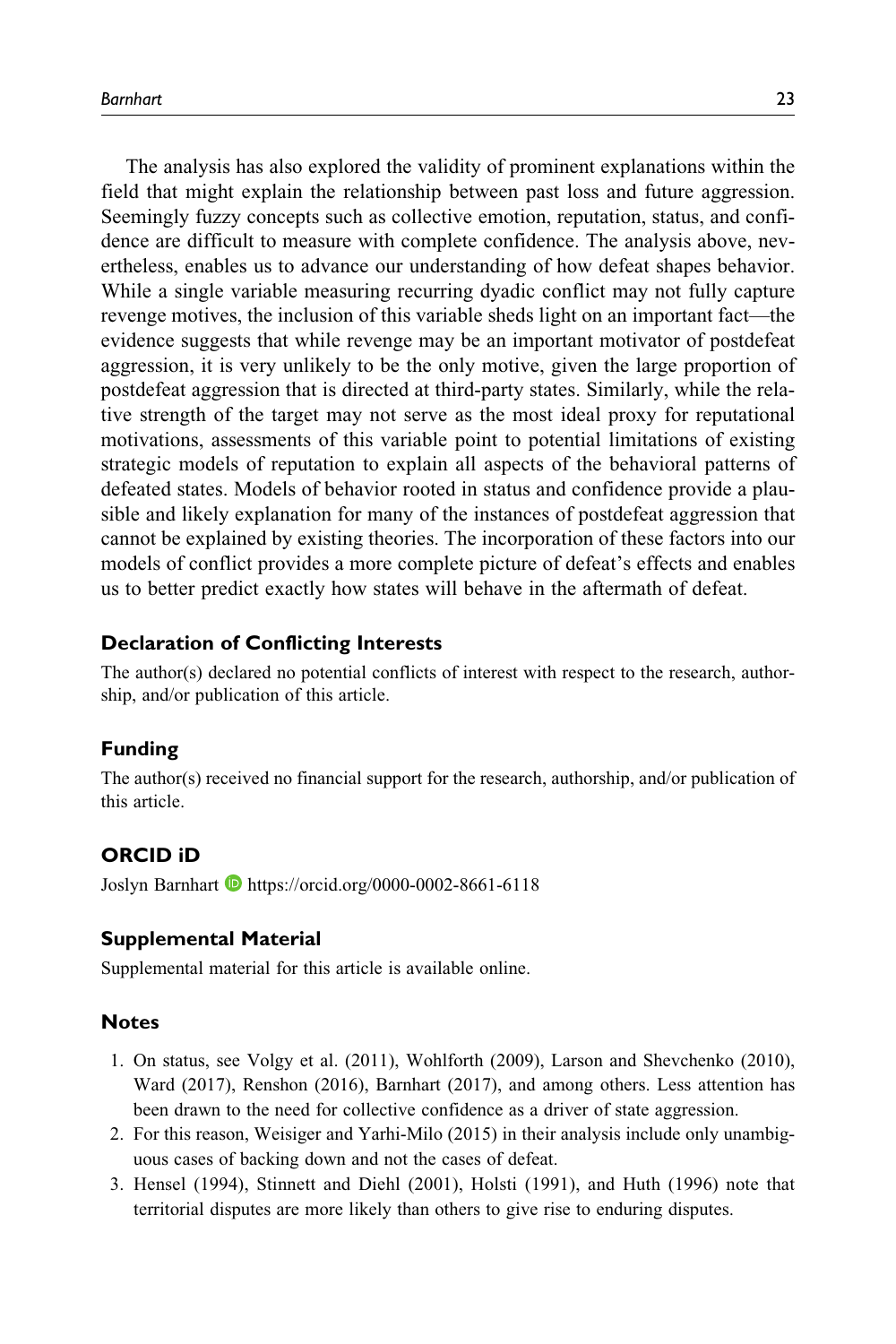- 4. Numerous status hierarchies may exist (Renshon, 2016), but all are likely to be based in part on military performance (Dafoe, Renshon, and Huth 2014; Paul, Larson, and Wohlforth 2014).
- 5. See Sagan (1996), O'Neill (2006), and Gilady (2006) on nuclear weapons as status symbols. As Larson and Shevchenko (2010) note, states may also engage in strategies involving imitation and social creativity.
- 6. Definition from Levy (1983, 14). For similar definitions, see Wight (2002) and Buzan and Waever (2003).
- 7. Regional powers may also project power abroad in pursuit of status, but, as Levy (1983) notes, they typically do so in more circumscribed areas and for less sustained periods of time (see Neumann 2014, 89).
- 8. For a detailed discussion, see Dafoe, Renshon, and Huth (2014, 375-76).
- 9. Commission de publication des documents relatifs aux origines de la guerre de 1914. Vol. III, No. 304, 307.
- 10. The transferability of reputation for resolve is debated in the field (see Wiegand 2011).
- 11. Accordingly, Clare and Danilovic analyze the impact of backing down on the likelihood that states initiate conflict against potential rivals of equal or nearly equal size.
- 12. Acts of aggression directed at weaker targets also enable states to demonstrate latest advances in weaponry (see Eyre and Suchman 1996).
- 13. Russia's recent use of force in Ukraine and Syria supports this claim. Motivated in part by a desire to restore great power status, it corresponded with twenty-point jumps in support for Putin (see Larson and Shevchenko 2019, among many others).
- 14. This dyadic data set recodes a number of conflict outcomes from the 2.0 data set. After critically examining these changes, I restored three key cases, for which I found little basis for the change, back to their original coding. These three changes are described in the Online Appendix. Importantly, these changes do not substantially alter the reported results (Maoz et al. 2019).
- 15. This variable may not tell us which state most wants to alter the status quo. It is a measure of how likely states are to initiate in response to demands from others or in support of its own demands.
- 16. This corresponds to a MID outcome of victory for one's opponent or for the state itself yielding. To be coded as victory, stalemate, or defeat, the hostility level of both states must reachtwenty on the MID aggression scale. These measures differ significantly from measures used to capture the effect of backing down without a fight (see Clare and Danilovic 2010).
- 17. Analysis of the effect of multiple past defeats or past defeats and victories is presented on pages 7 to 9 of the Online Appendix.
- 18. Analysis on page 5 of the Online Appendix suggests that the effects of defeat may still be felt up to thirty years after defeat.
- 19. These probabilities were generated using models 2 and 3 from Table 2, obtained by holding all continuous variables at their means and all other dichotomous variables in the model at 0.
- 20. The coefficient for past defeat can be distinguished from the coefficients for stalemate and victory at the  $p < .05$  level.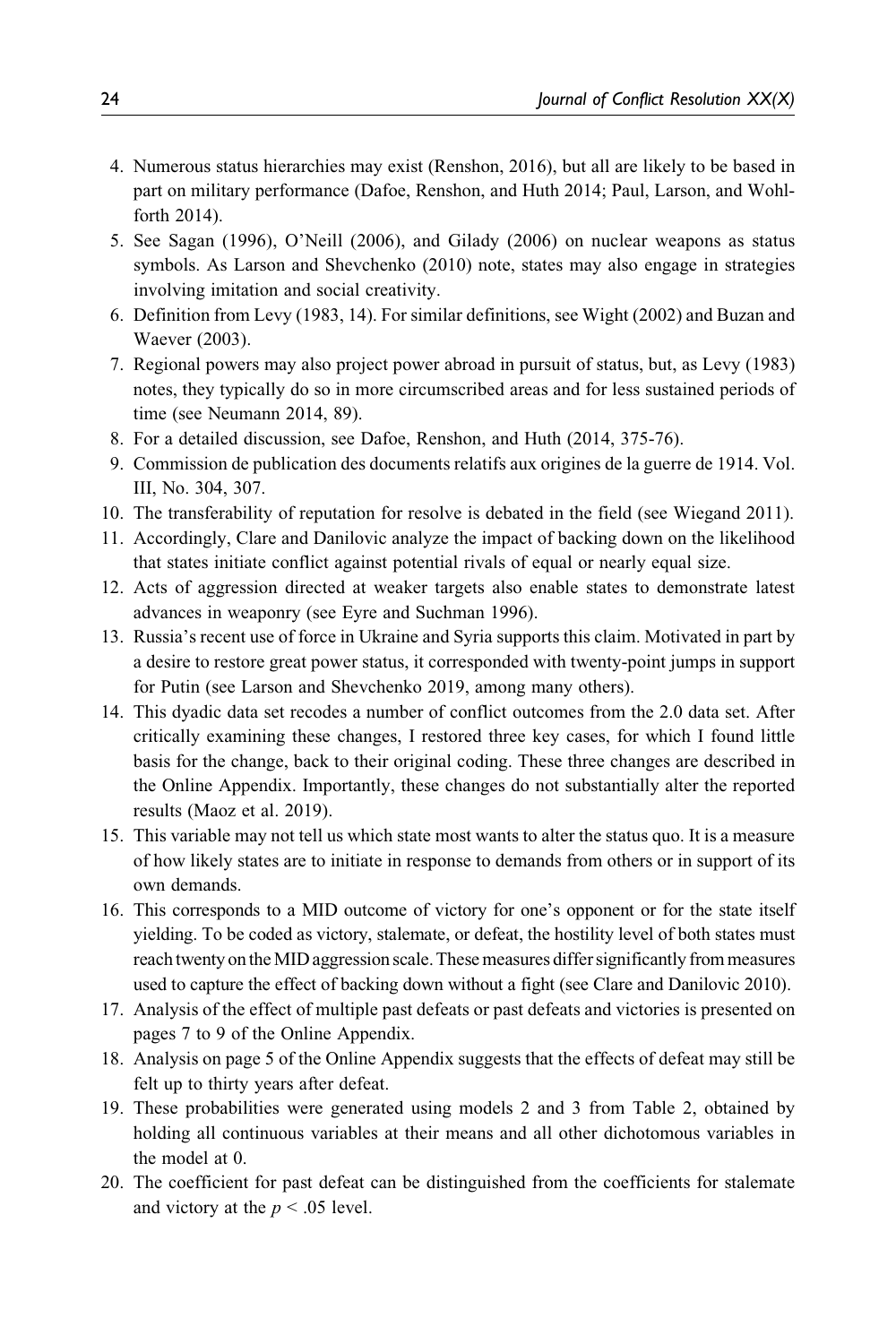- 21. The vast majority of all disputes involve a single initiator. Roughly, 150 disputes are, however, initiated by coalitions of two or more states. All comparisons of relative strength in this section are based on the total capabilities of the initiating coalition and the total of the target state or states.
- 22. This is calculated by looking at the relative capabilities of targets within the 50 percent of postdefeat conflict cases in which the increase in the change in predicted probability of conflict due to defeat was the highest.
- 23. This equates to targets which possess 60 percent of dyadic capabilities rather than targets with roughly 55 percent of dyadic capabilities (distinct at  $p = .01$ ).
- 24. This equates to a 40 percent share of dyadic capabilities.
- 25. The average relative capability of targets of defeated nongreat powers is .54, distinguished from that of nondefeated nongreat powers at the <.05 level.
- 26. Additional statistical analyses described and presented, for the sake of space, in Part B.4 of the Online Appendix provide further evidence in support of these claims.
- 27. I also analyze the relationship with three years before war entry to further ensure that preparations for war aren't skewing results. The results do not significantly differ.
- 28. Models incorporating country fixed effects, presented in Part B.5 of the Online Appendix, estimate positive coefficients for past defeat when predicting both initiation and initiation with the use of force ( $p = .2$  and  $p = .09$ ).
- 29. Some countries may be constrained in their abilities to pursue independent foreign policies in the decade after defeat. Instances of extended occupation were not included in the analysis above.
- 30. States may also be humiliated by the postwar treaty rather than by defeat itself, also leading to higher levels of aggression (see Part II, Section 5 for analysis).
- 31. On average, states that suffer material losses in the process of defeat take twelve years to restore the military capabilities they held prior to war, excluding those states that lost more than 50 percent of their capabilities as a result of defeat (Bueno De Mesquita, Siverson, and Woller 1992; Goemans 2000; Zarakol 2011).
- 32. MacDonald and Parent (2011) show that retrenchment following defeat enables states to best avoid long-term decline.

#### **References**

- Barash, D. P., and J. E. Lipton. 2011. Payback: Why We Retaliate, Redirect Aggression, and Take Revenge. Oxford, UK: Oxford University Press.
- Barbalet, J. M. 1998. Emotion, Social Theory and Social Structure. Cambridge, MA: Cambridge University Press.
- Barnhart, J. 2016. "Status Competition and Territorial Aggression: Evidence from the Scramble for Africa." Security Studies 25 (3): 385-419.
- Barnhart, J. 2017. "Humiliation and Third-party Aggression." World Politics 69 (3): 532-68.
- Bar-Tal, D. 2007. "Sociopsychological Foundations of Intractable Conflicts." American Behavioral Scientist 50 (11): 1430-53.
- Blainey, G. 1988. Causes of War. New York: Simon and Schuster.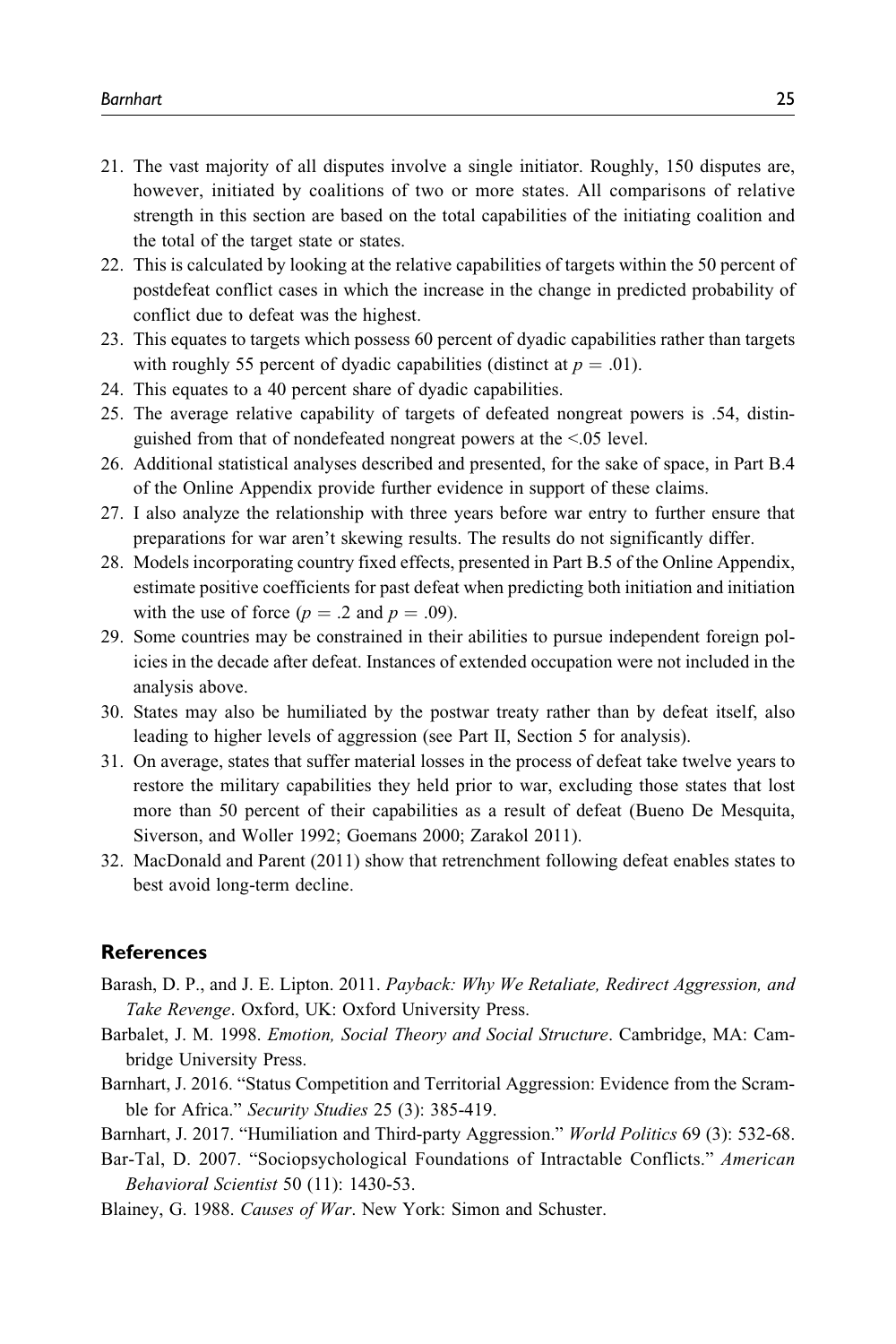- Bohm, T. 2018. Revenge: On the Dynamics of a Frightening Urge and Its Taming. New York: Routledge.
- Bueno De Mesquita, B., R. M. Siverson, and G. Woller. 1992. "War and the Fate of Regimes: A Comparative Analysis." American Political Science Review 86 (3): 638-46.
- Buzan, B., and O. Waever. 2003. Regions and Powers: The Structure of International Security, Vol. 91. Cambridge, UK: Cambridge University Press.
- Clare, J., and V. Danilovic. 2010. "Multiple Audiences and Reputation Building in International Conflicts." Journal of Conflict Resolution 54 (6): 860-82.
- Coleman, P. T. 2006. "Intractable Conflict." The Handbook of Conflict Resolution: Theory and Practice 2:533-59.
- Crescenzi, M. J. 2007. "Reputation and Interstate Conflict." American Journal of Political Science 51 (2): 382-96.
- Dafoe, A., J. Renshon, and P. Huth. 2014. "Reputation and Status as Motives for War." Annual Review of Political Science 17:371-93.
- Dower, J. W. 2010. Cultures of War: Pearl Harbor/Hiroshima/9-11/Iraq. New York: W. W. Norton.
- Eyre, D., and M. Suchman. 1996. "Status, Norms, and the Proliferation of Conventional Weapons: An Institutional Theory Approach." In The Culture of National Security, edited by P. Katzenstein, 79-113. New York: Columbia University Press.
- Gilady, L. 2006. Conspicuous Waste in International Relations. New Haven, CT: Yale University.
- Goemans, H. E. 2000. "Fighting for Survival: The Fate of Leaders and the Duration of War." Journal of Conflict Resolution 44 (5): 555-79.
- Goertz, G., and P. F. Diehl. 1995. "The Initiation and Termination of Enduring Rivalries: The Impact of Political Shocks." American Journal of Political Science 39 (1): 30-52.
- Grieco, J. M. 2001. "Repetitive Military Challenges and Recurrent International Conflicts, 1918–1994." International Studies Quarterly 45 (2): 295-316.
- Grow, M. 2008. US Presidents and Latin American Interventions: Pursuing Regime Change in the Cold War, Vol. 20008. Lawrence: University Press of Kansas.
- Halperin, E. 2008. "Group-based Hatred in Intractable Conflict in Israel." Journal of Conflict Resolution 52 (5): 713-36.
- Harkavy, R. 2000, September. "Defeat, National Humiliation, and the Revenge Motif in International Politics." International Politics 37:345-68.
- Hensel, P. R. 1994. "One Thing Leads to Another: Recurrent Militarized Disputes in Latin America, 1816–1986." Journal of Peace Research 31 (3): 281-97.
- Holsti, K. J. 1991. Peace and War: Armed Conflicts and International Order, 1648–1989, Vol. 14. Cambridge, MA: Cambridge University Press.
- Howard, M. 2005. The Franco–Prussian War: The German Invasion of France 1870–1871. New York: Routledge.
- Huberman, B., C. Loch, and A. Öncüler. 2004. "Status as a Valued Resource." Social Psychology Quarterly 67 (1): 103.
- Huth, P. K. 1996. "Enduring Rivalries and Territorial Disputes, 1950–1990." Conflict Management and Peace Science 15 (1): 7-41.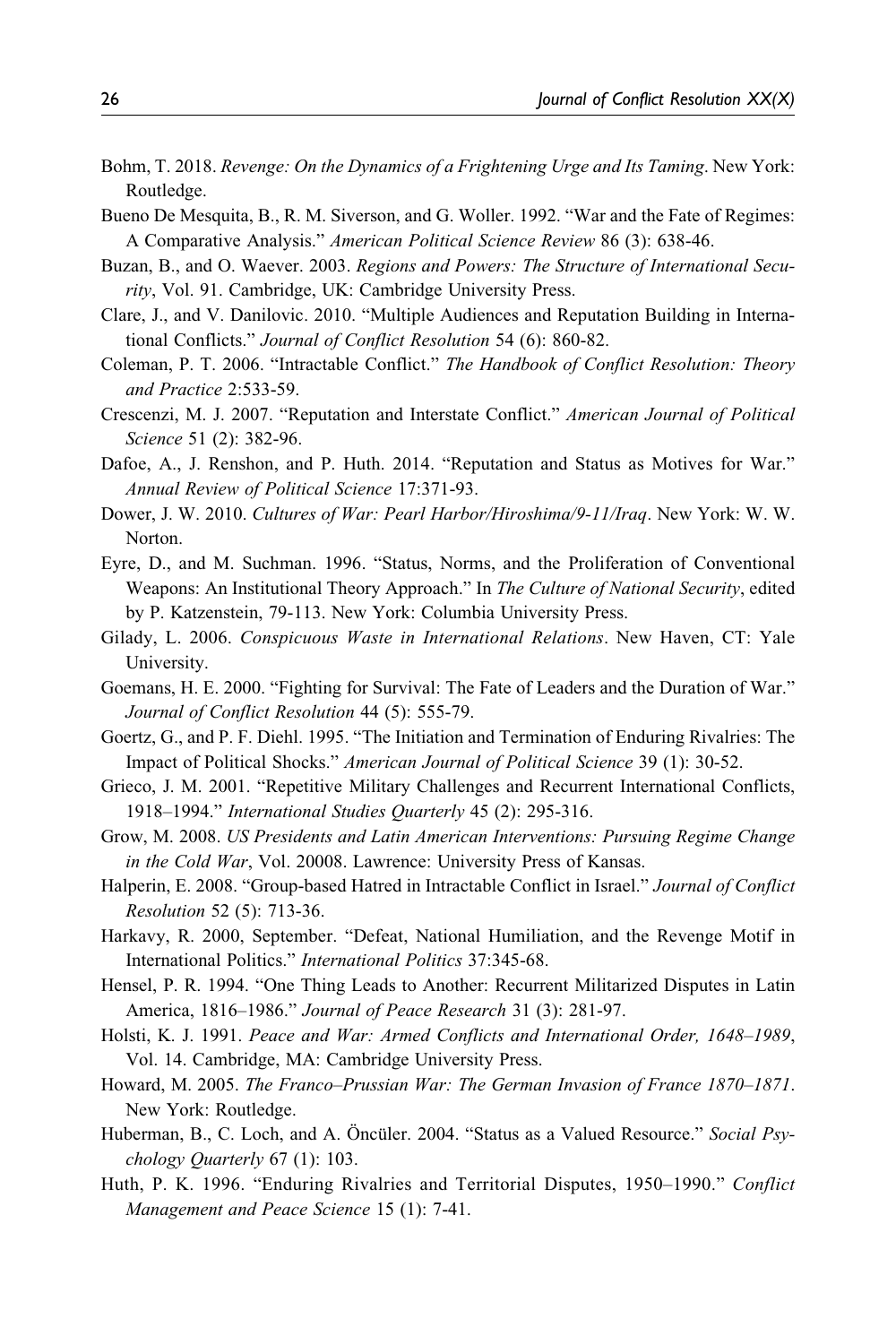- Huth, P. K. 1997. "Reputations and Deterrence: A Theoretical and Empirical Assessment." Security Studies 7 (1): 72-99.
- Huth, P. K., and B. Russett. 1993. "General Deterrence between Enduring Rivals: Testing Three Competing Models." American Political Science Review 87 (01): 61-73.
- Jones, D. M., S. A. Bremer, and J. D. Singer. 1996. "Militarized Interstate Disputes, 1816– 1992: Rationale, Coding Rules, and Empirical Patterns." Conflict Management and Peace Science 15 (2): 163-213.
- Kertzer, J. D. 2016. Resolve in International Politics, Vol. 2. Princeton, NJ: Princeton University Press.
- Klein, D. C. 1991. "The Humiliation Dynamic: An Overview." Journal of Primary Prevention 12 (2): 93-121.
- Larson, D. W., and A. Shevchenko. 2010. "Status Seekers: Chinese and Russian Responses to us Primacy." International Security 34 (4): 63-95.
- Larson, D. W., and A. Shevchenko. 2019. Quest for Status: Chinese and Russian Foreign Policy. New Haven, CT: Yale University Press.
- Leng, R. 1983. "When Will They Ever Learn?" Journal of Conflict Resolution 27 (3): 379-419.
- Levy, J. S. 1983. War in the Modern Great Power System: 1495–1975. Lexington: University Press of Kentucky.
- Levy, J. S. 1994. "Learning and Foreign Policy: Sweeping a Conceptual Minefield." International Organization 48 (2): 279-312.
- Liberman, P., and L. J. Skitka. 2017. "Revenge in Us Public Support for War against Iraq." Public Opinion Quarterly 81 (3): 636-60.
- Lickel, B., N. Miller, D. M. Stenstrom, T. F. Denson, and T. Schmader. 2006. "Vicarious Retribution: The Role of Collective Blame in Intergroup Aggression." *Personality and* Social Psychology Review 10 (4): 372-90.
- Lowenheim, O., and G. Heimann. 2008. "Revenge in International Politics." Security Studies 17 (4): 685-724.
- Luhtanen, R., and J. Crocker. 1992. "A Collective Self-esteem Scale: Self-evaluation of One's Social Identity." Personality and Social Psychology Bulletin 18 (3): 302-18.
- MacDonald, P. K., and J. M. Parent. 2011. "Graceful Decline? The Surprising Success of Great Power Retrenchment." International Security 35 (4): 7-44.
- Maoz, Z. 1984. "Peace by Empire? Conflict Outcomes and International Stability, 1816– 1976." Journal of Peace Research 21 (3): 227-41.
- Maoz, Z., P. L. Johnson, J. Kaplan, F. Ogunkoya, and A. P. Shreve. 2019. "The Dyadic Militarized Interstate Disputes (Mids) Dataset Version 3.0: Logic, Characteristics, and Comparisons to Alternative Datasets." Journal of Conflict Resolution 63 (3): 811-35.
- Mercer, J. 2017. "The Illusion of International Prestige." International Security 41 (4): 133-68.
- Mor, B. D., and Z. Maoz. 1999. "Learning and the Evolution of Enduring International Rivalries: A Strategic Approach." Conflict Management and Peace Science 17 (1): 1-48.
- Neumann, I. B. 2014. "Status is Cultural: Durkheimian Poles and Weberian Russians Seek Great Power Status." In Status in World Politics, edited by T. V. Paul, D. Larson, and W. C. Wohlforth, 85-114. Cambridge, MA: Cambridge University Press.